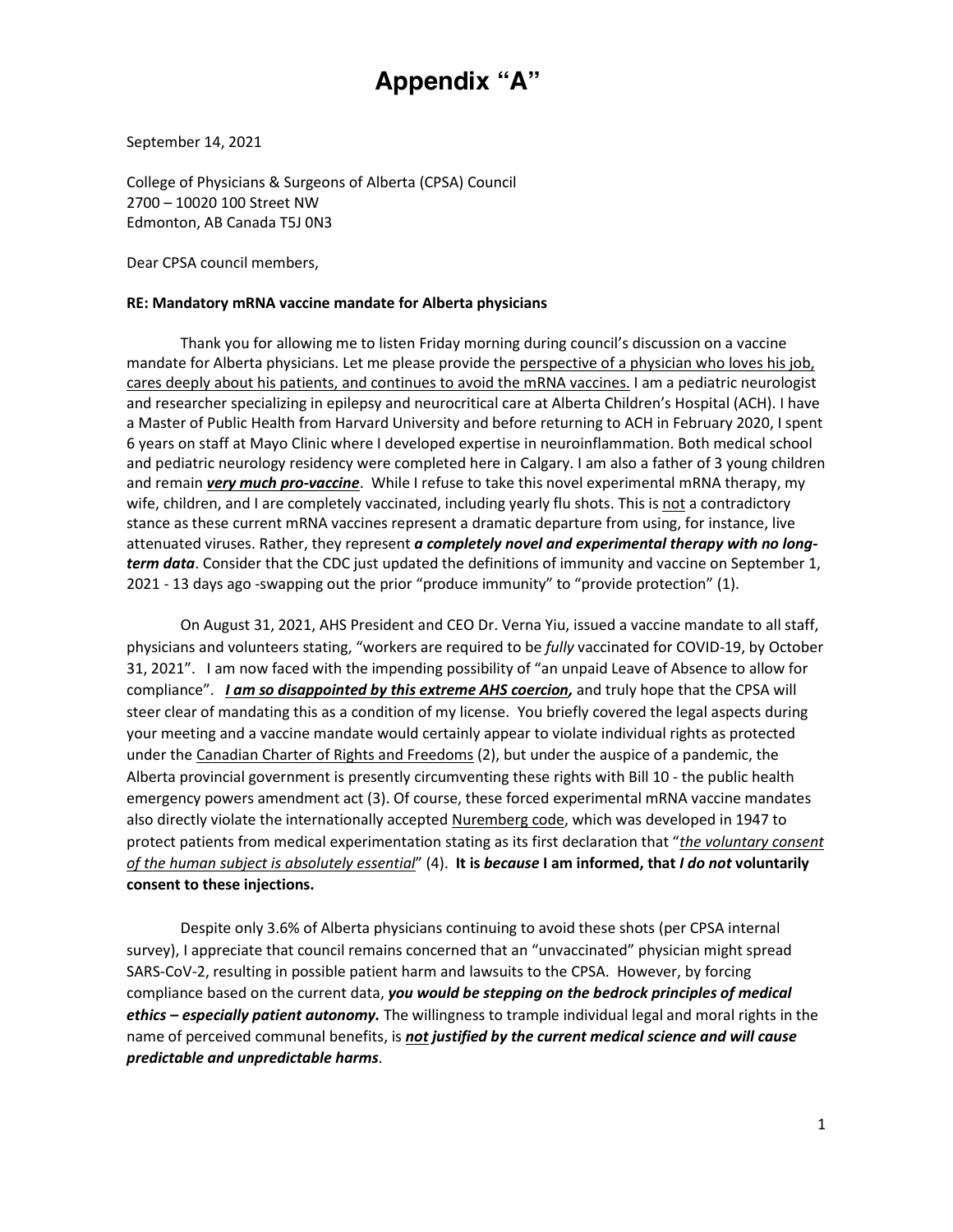The *medical evidence demonstrates* that the effectiveness of the mRNA vaccines has decreased significantly, they do not prevent SARS-CoV-2 transmission or symptomatic disease, and while evidence for protection against serious illness continues to exist in Calgary, that too is dissipating globally. I will discuss that it is the vaccinated driving mutations, not the unvaccinated. I will show evidence that those who have been fully vaccinated generate similar or higher viral loads than the unvaccinated when challenged with Delta, and further clinical data suggesting that this widespread use of a "leaky" vaccine during a pandemic is leading to antibody-dependent enhancement, including evidence that this is already occurring with Delta. I will highlight some of the long-term safety concerns with these mRNA vaccines in the context of available biodistribution data. Finally, I will speak directly to the minuscule possibility of causing harm to my pediatric patients by transmitting SARS-CoV-2.

# **(1) Even with 100% forced compliance – you cannot eradicate SARS-CoV-2 through vaccination.**

- x **The initial randomized controlled clinical trial for the Pfizer/BioNtech mRNA vaccine** (BNT162b2), suggested **95% protection against COVID-19**, as defined by their **primary endpoint** "*efficacy of the vaccine against laboratory confirmed Covid-19 and [2 month] safety***"**. This was funded by BioNTech and Pfizer (5, 6). **The initial randomized controlled clinical trial for the Moderna mRNA vaccine (mRNA-1273) showed 94.1% efficacy at preventing COVID-19 illness, including severe disease**. This was funded by the National Institute of Allergy and Infectious Diseases (NIAID) and the Biomedical Advanced Research and Development Authority (BARDA) (7, 8).
- x **As the virus continued to expectedly mutate**, **the real-world effectiveness derived from these mRNA vaccines has diminished substantially**. This was expected given these mRNA vaccines contain the genetic code for our bodies to produce the original SARS-CoV-2 Wuhan spike (s) protein/antigen only. It is this s protein which binds ACE2 receptors in our body for cell entry (9). The antibodies we generate in response, are directed towards this original s protein only, and as the s protein has continued to mutate away from the initial Wuhan strain, the antibodies produced in vaccinated individuals are having more difficultly recognizing the s protein of subsequent SARS-CoV-2 strains. While these antibodies demonstrate some cross-reactivity to other SARS-CoV-2 variants, the **decreasing vaccine effectiveness partly reflects mutations to the s protein**. Thus, the "vaccine" has become extremely "leaky" in its ability to recognize subsequent variants.
- Recently, Alberta Chief Medical Examiner of Health, Dr. Deena Hinshaw, shared evidence and publicly acknowledged that we cannot eradicate COVID-19 and are rather *transitioning from a COVID-19 pandemic to endemic* (8). This, *despite widespread adherence to severe social restrictions* including lockdowns, mandatory masks, prolonged quarantines, repeated testing and school closures, and the widespread gutting of pediatric social activities that allow for appropriate neurodevelopmental growth. Meanwhile, **68% of the Canadian population is now fully vaccinated** (11), **including 71% of eligible Albertans (12)**. These rates are comparative to other privileged countries with widespread access to mRNA vaccines and dwarf those rates among less affluent nations (13). Data suggests that **only 29% of the global population is currently fully vaccinated** (13).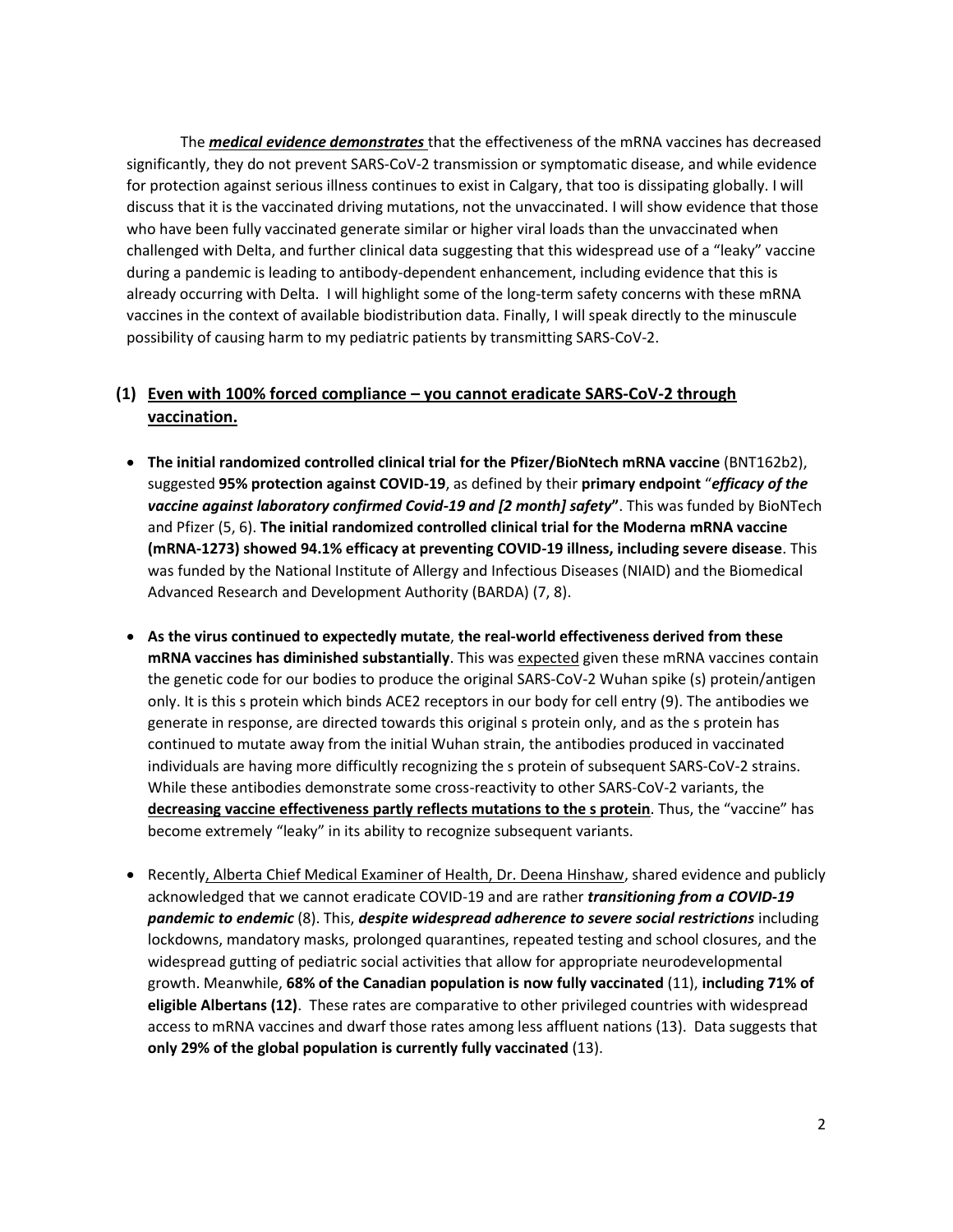• To date, smallpox is the only human virus successfully eradicated through vaccination and it was less transmissible and lacked an animal reservoir (14). **Even if we were to vaccinate all humans with a 100% effective vaccine, SARS-CoV-2 would continue to survive among animal reservoirs,** including the white-tailed deer (15).

# **(2) Is it really the unvaccinated driving SARS-CoV-2 virus mutations?**

- Those who have received a COVID-19 vaccine presumably have generated antibodies that will detect the s protein of SARS-CoV-2 should it enter their body. While those **previously infected with SARS-CoV-2 have antibodies to the s protein AND other parts of the virus, including the nucleocapsid** (16). If the virus wants to replicate in these individuals it *needs to mutate to evade destruction*. However, *those who did not receive a COVID-19 vaccine and did not become infected with SARS-CoV-2 presumably lack these antibodies and thus the virus does not need to mutate to enter host cells and replicate*.
- The argument that those without a COVID-19 vaccine are driving mutations then depends on the *notion that if we could achieve herd immunity or eradicate the virus more quickly, we would limit its ability to mutate*, which all coronaviruses naturally do. However, **this second argument fails** given our inability to eradicate SARS-CoV-2 through vaccines, including our inability to vaccinate enough people and animal reservoirs globally to achieve herd immunity (13-15). Moreover, as shown below, the current mRNA shots no longer prevent transmission and COVID-19 vaccinated individuals are comprising an ever-increasing proportion of symptomatic patients (17).
- **•** With widespread dissemination of COVID-19 vaccines during the pandemic, we are **placing enormous evolutionary pressure on SARS-CoV-2 to continue mutating to evade our immune system**, gain cell entry, replicate, and possibly cause illness. And, we are **now using very "leaky" vaccines**, making **viral evasion from our antibodies that much easier**. Only the fit will survive. Consider the reasonable **analogy of antibiotic resistance** – this is driven by the widespread and inappropriate use of antibiotics, not by people avoiding antibiotics (18).
- x A group of international experts recently stated in the New England Journal Medicine, "*viral variants of concern may emerge with dangerous resistance to the immunity generated by the current vaccines*" (19). Among their recommendations were: "*avoid the use of treatments with uncertain benefit that could drive the evolution of variants; and consider targeted vaccination strategies to reduce community transmission*" (19).

# **(3) As the effectiveness of mRNA vaccines to prevent transmission and severe disease continues to diminish –** *the medical narrative for a forced vaccine mandate evaporated*.

• On July 30, 2021, the CDC director confirmed that "**Delta infection resulted in similarly high SARS-***CoV-2 viral loads in vaccinated and unvaccinated people. High viral loads suggest an increased risk of transmission and raised concern that, unlike with other variants, vaccinated people infected with Delta can transmit the virus*" (20).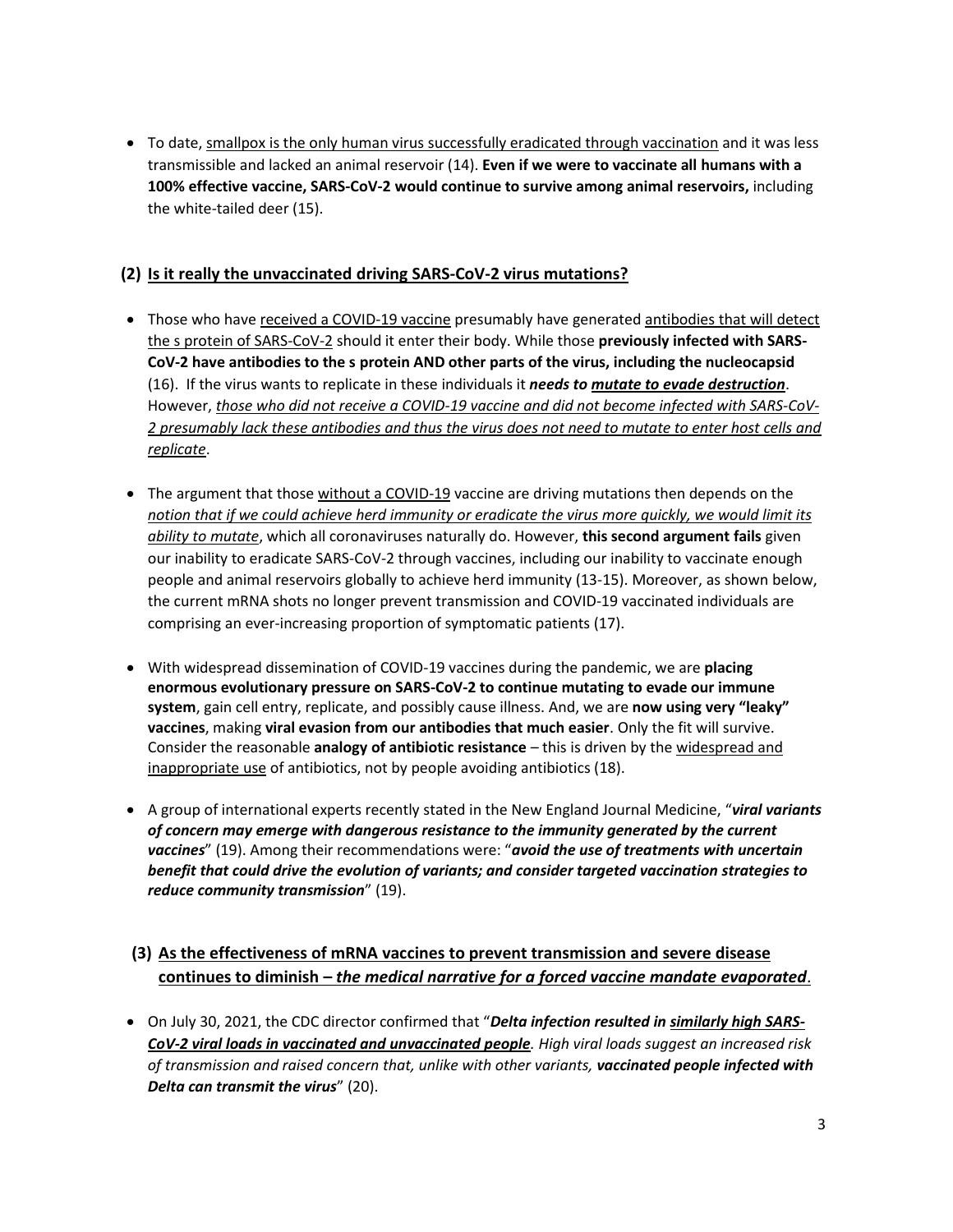- x On August 6, 2021, CDC Director Dr. Walensky stated on CNN: "*Our vaccines are working exceptionally well. They continue to work well for Delta, with regard to severe illness and death - they prevent it. But what they can't do anymore is prevent transmission*" (21).
- On August 19, 2021, the CDC issued a joint statement advocating for COVID-19 booster shots, citing evidence **that despite full mRNA vaccination, patients were experiencing "***reduced protection against mild and moderate disease"* (20)*.* This included a very recent U.S. national nursing home prospective observational study which demonstrated diminishing mRNA vaccine ability to prevent infection, with adjusted **effectiveness levels against the Delta variant of 53.1%** (95%CI = 49.1%- 56.7%) (22).
- x A **Mayo Clinic Health Systems observational cohort study showed that in July 2021** during a period in Minnesota where the **delta variant prevalence** surged from 0.7% to 70% and the alpha strain decreased from 85% to 13%, the effectiveness against hospitalization remained high for Moderna - 81% (95%CI: 33-96.3%) and Pfizer/BioNtech - 75% (95%CI: 24-93.9%) (15). **However, effectiveness against infection** was lower for **Moderna - 76%**, (95%CI: 58-87%); and **Pfizer/BioNtech – at only 42%** (95%CI: 13-62%). Note that **all COVID-19 vaccines approved by WHO and FDA are required to have an efficacy rate of 50% or above** (24, 25).
- $\bullet$  A very recent population-based cohort study (n=4,204,859) from Norway showed that vaccine effectiveness against Delta variant among fully vaccinated individuals was 64.6% (95%CI: 60.6-68.2) compared with 84.4% (95%CI: 81.8-86.5) against the Alpha variant (26).
- x On July 23, 2021, Israel's Health Ministry indicated that a **complete course of the Pfizer/BioNTech mRNA vaccine was just 39% effective at preventing infections and 41% effective at preventing symptomatic illness with the Delta variant** but remained 91% effective at preventing serious illness and hospitalization (27). However, by August 16, 2021, and despite having 78% of those 12 and older fully vaccinated, **59% of gravely ill patients in Israel were fully vaccinated** (28).
- These data likely explain why the CDC just changed the definition of immunity, from "producing immunity" to "providing protection" (1). While it might be appealing to state that *some protection is still better than no protection* - I will discuss why I do not feel that applies to these current mRNA vaccines - especially in very low risk groups.

# **(4) Natural immunity from SARS-CoV-2 is more durable and robust than the partial immunity achieved from the current mRNA vaccines.**

• Intuitively, one would predict that our immune systems would generate a more complete, robust, and prolonged immune response to SARS-CoV-2, rather than the mRNA vaccines. Indeed, after about 6 months of progressively decreasing mRNA vaccine effectiveness, some governments are **already mandating boosters** with seemingly no end in sight (29). In contrast, those individuals with asymptomatic and symptomatic infections **developed a robust immune response to the entire virus**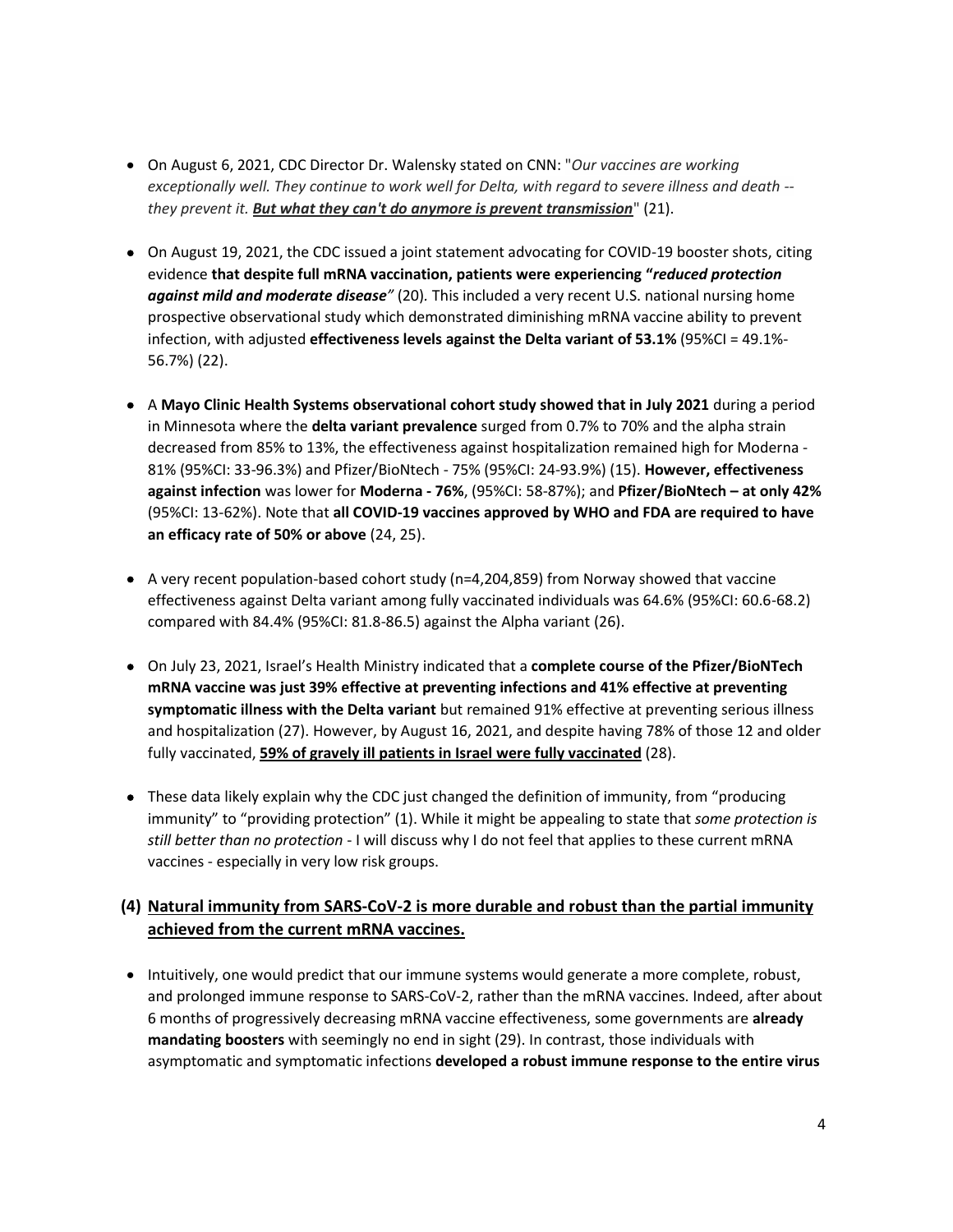(including the nucleocapsid), as opposed to only partial immunity derived through mRNA vaccines towards the s protein.

- x A recent Nature paper showed that **17 years after the 2003 SARS outbreak, long-lasting memory T cells were still present to the nucleocapsid** (n protein) in those infected with SARS-CoV, **AND these T-cells displayed a robust cross-reactivity to the N protein of SARS-CoV-2** (16).
- x Another recent Nature paper showed **memory B cell response to SARS-CoV-2 evolves between 1.3 and 6.2 months after infection in a manner consistent with antigen persistence**, evidenced by titres of IgM and IgG antibodies against the receptor-binding domain of the spike protein (30).
- **A very recent large observational Israeli study compared SARS-CoV-2 natural immunity to vaccineinduced immunity** during a period when Delta was dominant. "After adjusting for comorbidities, we found a **27.02-fold risk** (95% CI: 12.7-57.5) for *symptomatic breakthrough infection as opposed to symptomatic re-infection (p<.001)* (31).
- x **Extremely low reinfection rates have been observed since pandemic onset.** For instance, "*with a total of 835,792 Israelis known to have recovered from the virus, the 72 instances of reinfection amount to 0.0086% of people who were already infected with COVID* (32).
- x Yet, we are **using coercion to force individuals to take mRNA vaccines even if they have already had a prior COVID-19 infection, and even if they can provide lab confirmation of sustained immunity.**
- x Perhaps at minimum, we could **assess for evidence of persistent immunity BEFORE we force EVERYONE to take the shot**, especially among young healthy populations. At present, we have **only 6-month longitudinal adult data to inform risks beyond the acute injection period.**

# **(5) From a long-term safety perspective, these novel mRNA vaccines should be treated as guilty until proven otherwise, especially in low-risk groups.**

- **No crystal ball exists to predict long-term risks.** Do you recall when we received emails from leadership re-assuring us that all 3 shots, including Astra Zeneca, were safe, only to have it recalled a few months later? Do you remember when mRNA vaccines were not associated with myocarditis/pericarditis in male adolescents (33)?
- x **Do you want to mandate these experimental mRNA vaccines despite the lack of long-term data?** *Perhaps there are certain vulnerable adult and pediatric groups who will prove to endure higher risk over time from the shots rather than from the virus itself?*
- Consider a young healthy woman who is coerced by AHS to take the experimental shot, and over the next few years it becomes clear that these "vaccines" are associated with fertility issues in some women? Crazy?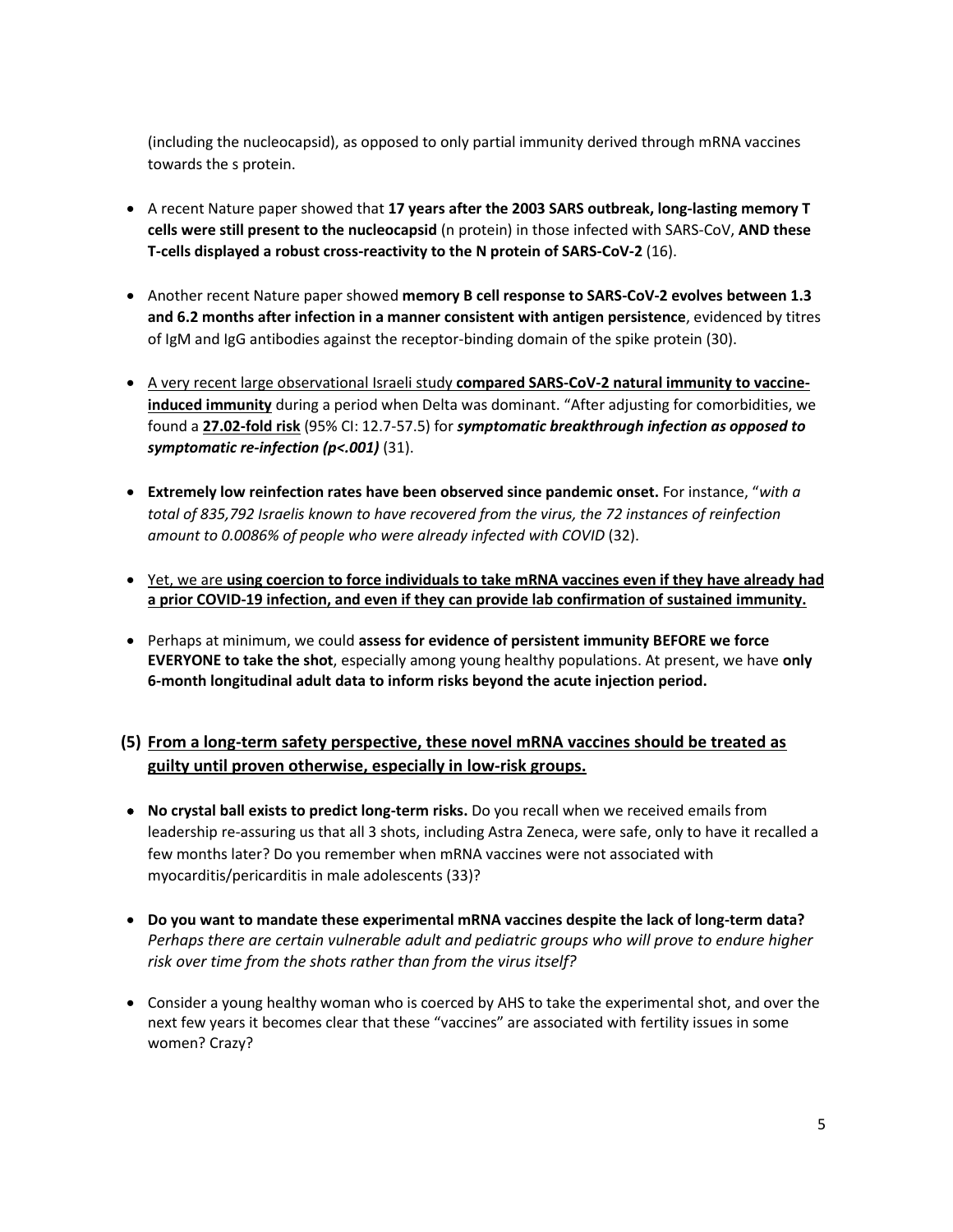- The vaccine companies and medical officials have repeatedly claimed that when we are injected with these mRNA vaccines, **the lipid nanoparticles which contain the s protein mRNA** needed for our cells to produce the s protein **-** *stay at the injection site*. *This appears false*.
- x In a recent **prospective** (December 2020 to March 2021) pilot **study of 13 healthcare workers** (≥ 18 years, mean age 24 years) at the Brigham and Women's Hospital, **Harvard investigators obtained longitudinal plasma samples of SARS-CoV-2 proteins from participants who received two doses of mRNA-1273 vaccine (Moderna)**, and lacked a prior history of SARS-Cov-2 illness. These antigens included SARS-CoV-2 antigens spike (S1-S2 unit), S1, and nucleocapsid and antibodies IgG, IgA, IgM against SARS-CoV-2 spike, S1, receptor binding domain (RBD), and nucleocapsid (34).
- After the first dose, the mRNA-1273 produced detectable levels of S1 antigen *in plasma in 11 participants*, and spike antigen was detected in 3 of 13 participants, an average of 15 days post first injection. Protein clearance correlated with production of IgG and IgA. *Their negative control* – the *nucleocapsid antigen from SARS-CoV-2 was expectedly absent*, as the vaccine does not lead to production of the SARS-CoV-2 nucleocapsid antigen. "*In all 13 participants, as expected, IgG levels against spike, S1, and RBD increased after the first injection, whereas IgG against nucleocapsid showed no change over time*" (34).
- x Authors concluded, "*The mechanisms underlying release of free S1, and the subsequent detection of the intact spike protein remain unclear*. *Nonetheless, evidence of systemic detection of spike and S1 protein production from the mRNA-1273 vaccine is significant and has not yet been described in any vaccine study"* (34).
- x *Why has this not been described in the vaccine studies? Where is the biodistribution safety data? If the s antigen is circulating in our plasma weeks later, could it be causing harm*? Note that the above Boston study was conducted in young healthy people with robust T-cell immunity. I wonder what we would see in a vulnerable elderly person with comorbidities. Does this contribute to SARS-CoV-2 vaccine-induced immune thrombotic thrombocytopenia (VITT) and other instances of adverse thrombotic events (35)?
- As a neurologist, I must wonder if these s proteins are circulating in our cerebral spinal fluid, given that the ACE2 receptors are also present in brain and could gain them access (36). Crazy?
- x In a murine model, the virus "**SARS-CoV-2 crosses the blood-brain-barrier** accompanied with basement membrane disruption…," ensued by "inflammatory responses including vasculitis, glial activation, and upregulated inflammatory factors" (37).
- **•** Further when *injected intravenously, the S1 protein of SARS-CoV-2* was found to cross the blood**brain-barrier in mice**. Inflammation potentiated this uptake. *The S1 protein entered all brain regions, with no statistically different differences among them, including cortex, olfactory bulb, striatum, thalamus and hypothalamus, hippocampus, cerebellum and brainstem* (38).
- **Canadian immunologist and vaccine researcher Dr. Byram Bridle** (Guelph University) was awarded a large government grant for research on COVID-19 vaccine development. Only through a Freedom of Information Act, did he and other scientists subsequently gain access to Pfizer's rat biodistribution study from the Japanese regulatory agency (39). It clearly showed that **when injected**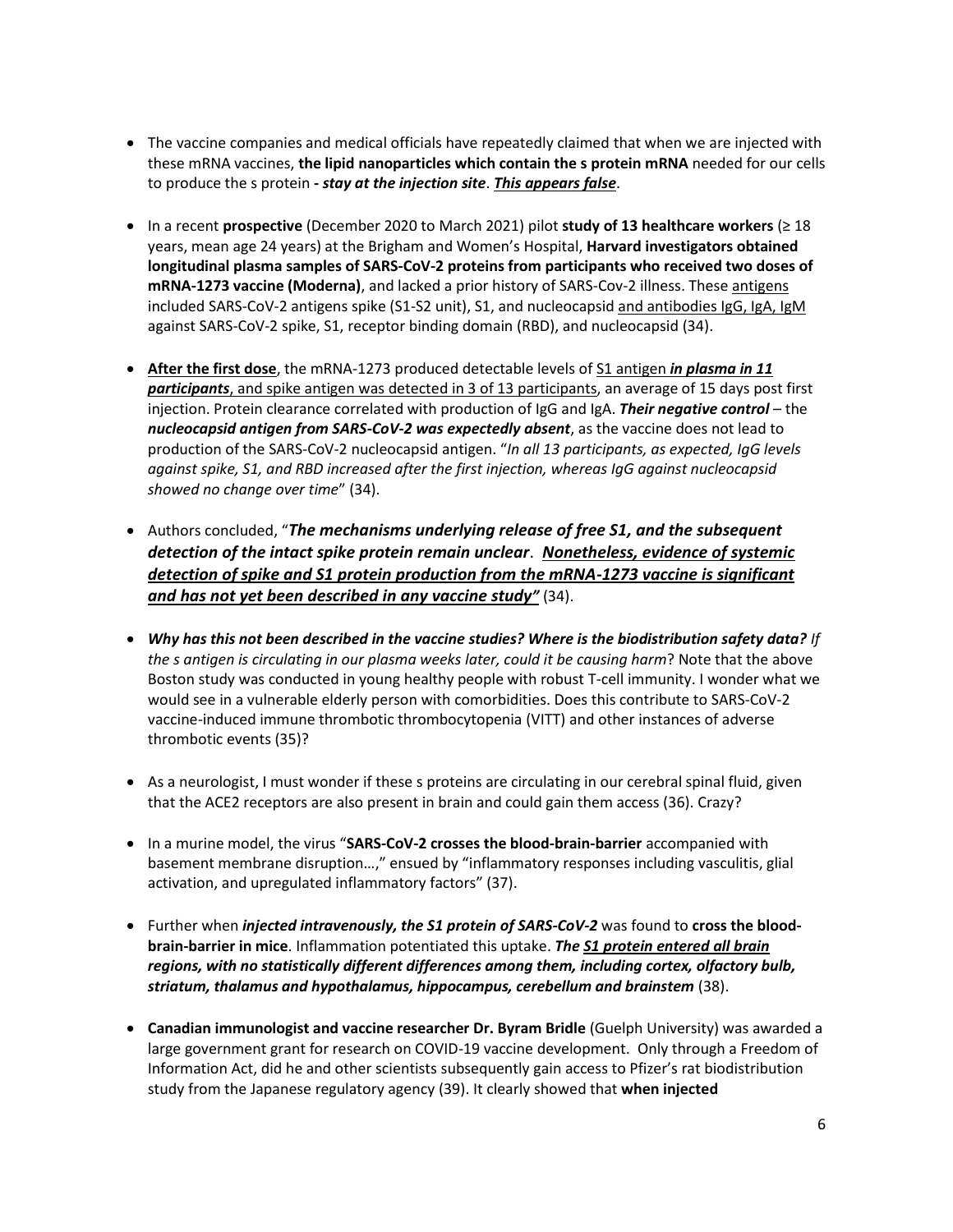**intramuscularly, the concentration was highest at the dosing site, then the liver, and then detected in the spleen, adrenal glands, and ovaries** (39)**.** 

- x *If you are not at least concerned by these studies*, please ask yourself why the bioavailability and biodistribution data in humans, is not readily available to contradict these studies. There is no reason we should not have this data across many different patient populations, especially after 1 year of distributing the mRNA vaccines. I could not find one study that measured mRNA vaccine protein uptake in human CSF. While I understand very well the difficulty obtaining CSF, there are many clinical situations where this could have been readily collected.
- **Instead, they censor and aggressively attack one of our own! If you search for Dr. Byram Bridle you** will readily see the internet smear campaign against him. I listened to his initial interviews months ago when he received the Pfizer rat studies. *He was genuinely petrified and shocked by the data and wanted to warn people.* There is no denying that the mRNA vaccine injection distributes throughout our body based on the existing data. But just because it does circulate, does not mean it is causing harm either.
- Dr. Bridle was especially attacked for his comments that the s protein itself is toxic and can cause harm. Given the biodistribution data I have shared and what we know about some of the rare adverse events that occur post mRNA injection, his opinion is not one that should be aggressively dismissed immediately. It is incredible the attack he has endured for discussing the science. Below is a link to a brief article from the local Guelph News discussing Dr. Bridle. **https://www.thestar.com/local-guelph/news/2021/06/21/immunologists-raise-concerns-on-u-ofguelph-prof-s-views-on-covid-19-vaccine-safety.html**
- SARS-CoV-2 infection disturbs several pathways associated with neurodegeneration, including but not limited to Parkinson and Huntington disease. (40). "*Given the neuroinvasive potential of SARS-CoV-2, deeper investigation is warranted into the virus' contribution to the long-term development of neurodegenerative disease*" (41).
- x If some of the s antigen our bodies produce in response to the mRNA vaccine *is indeed entering our brains and cerebral spinal fluid, then we should heed those warnings about the possibility of early neurodegenerative diseases.*
- x It was recently shown that "**SARS-CoV-2 S1 RBD binds** *to a number of aggregation-prone, heparin binding proteins including Aβ, α-synuclein, tau, prion, and TDP-43 RRM*. These interactions suggests **that the heparin binding site on the S1 protein might assist the binding of amyloid proteins to the viral surface and thus could initiate aggregation of these proteins and finally leads to neurodegeneration in brain**" (42).
- **(6) The mRNA vaccine risk-benefit ratio in children**.
- **•** Children are at very low risk from COVID-19 infection itself, and rarely suffer severe disease and **death** (43). Data from the American Academy of Pediatrics Children and COVID-19: State Data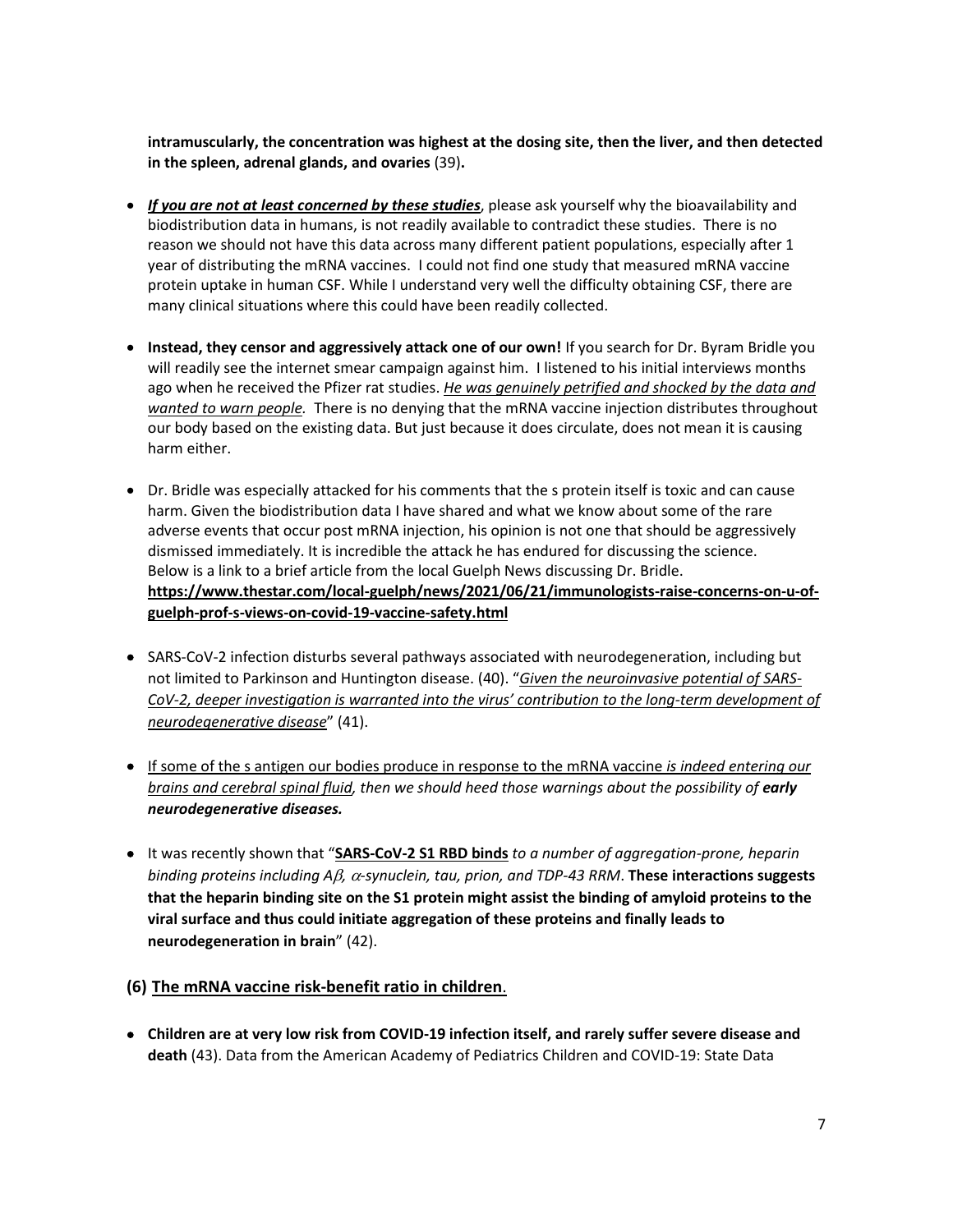Report, **found that 0.1-1.9% of their child COVID-19 cases resulted in hospitalizations, and 0.00- 0.03% of all child covid-19 case resulted in death** (43).

- x **In a pre-COVID-19 vaccine cohort of 1391 children, 171 (12.3%) were confirmed to have** SARS-CoV-2 infection and treated at the **Wuhan Children's Hospital from Jan 28 – Feb 26, 2020** (Note this is the only center assigned by the central government for treating infected children under 16 years of age in Wuhan). Median age was 6.7 years. 3 patients required intensive care and invasive mechanical ventilation – all had coexisting conditions. 1 patient died, a 10-month-old with intussusception and multiorgan failure (44).
- Currently in Alberta, the average age of COVID cases that died is 80 years, with a range from 20 -107 years (10). Thankfully, no pediatric patients have thus far died in Alberta. And, contrary to media portrayal, children with COVID-19 are **also very rarely susceptible** to *multisystem inflammatory syndrome* (45) and *neurological sequelae* (46). Since the pandemic, I have seen more devastating neurologic conversion disorders and psychiatric disease, including several heart-breaking teenage suicide attempts, then I have my entire career. In contrast, I have not encountered a single child with neurological sequelae from COVID-19 itself.
- The American Academy of Pediatrics also confirmed that *while Delta is infecting more children, it is not causing increased disease severity* (47).
- While many studies suggest pre-symptomatic/asymptomatic spread may comprise  $>$  40% of vertical transmission, *numerous large observational population studies show that children are POOR COVID-19 spreaders.* This includes studies from Ireland, Iceland, Italy, France, and Australia (48, 49, 50, 51, 52). For a link to a more complete reference list, see Washington University Pediatric & Adolescent Ambulatory Research Consortium: http://wupaarc.wustl.edu/COVID-19-and-Children/Information-about-COVID-19-Transmission-in-Schools-and-Daycares
- x The CDC and FDA's **Vaccine Adverse Reporting System (VAERS)** "*is the nation's early warning system that monitors the safety of vaccines after they are authorized or licensed for use by the FDA*" (53). It is a self-reporting system that does not prove causality but rather is designed to help identify adverse events signals (*i.e*., COVID-19 vaccine thrombotic events and myocarditis). "*VAERS scientists look for unusually high numbers of reports of an adverse event after a particular vaccine or a new pattern of adverse events*" (54).
- While you would certainly expect a spike in the reports submitted during a pandemic where we are using an experimental vaccine technology, it is also true that adverse events reported in VAERS are historically vastly underreported. In the 2009 Harvard Pilgrim Health Care study assessing the VAERS, "*fewer than 1% of vaccine adverse events are reported*" (55).
- **During 1997-2013, VAERS received 2149 death** reports and "no concerning pattern" was observed (56). But as Senator Ron Johnson wrote August 22, 2021: "*the 12,791 deaths related to Covid-19 vaccines reported on VAERS over the period of 8 months, compares to 8,966 deaths related to all other vaccines reported on VAERS since the inception of VAERS – a period of 31 years".* He continues*, "VAERS is also reporting 16,044 permanent disabilities, 51,242 hospitalizations, and*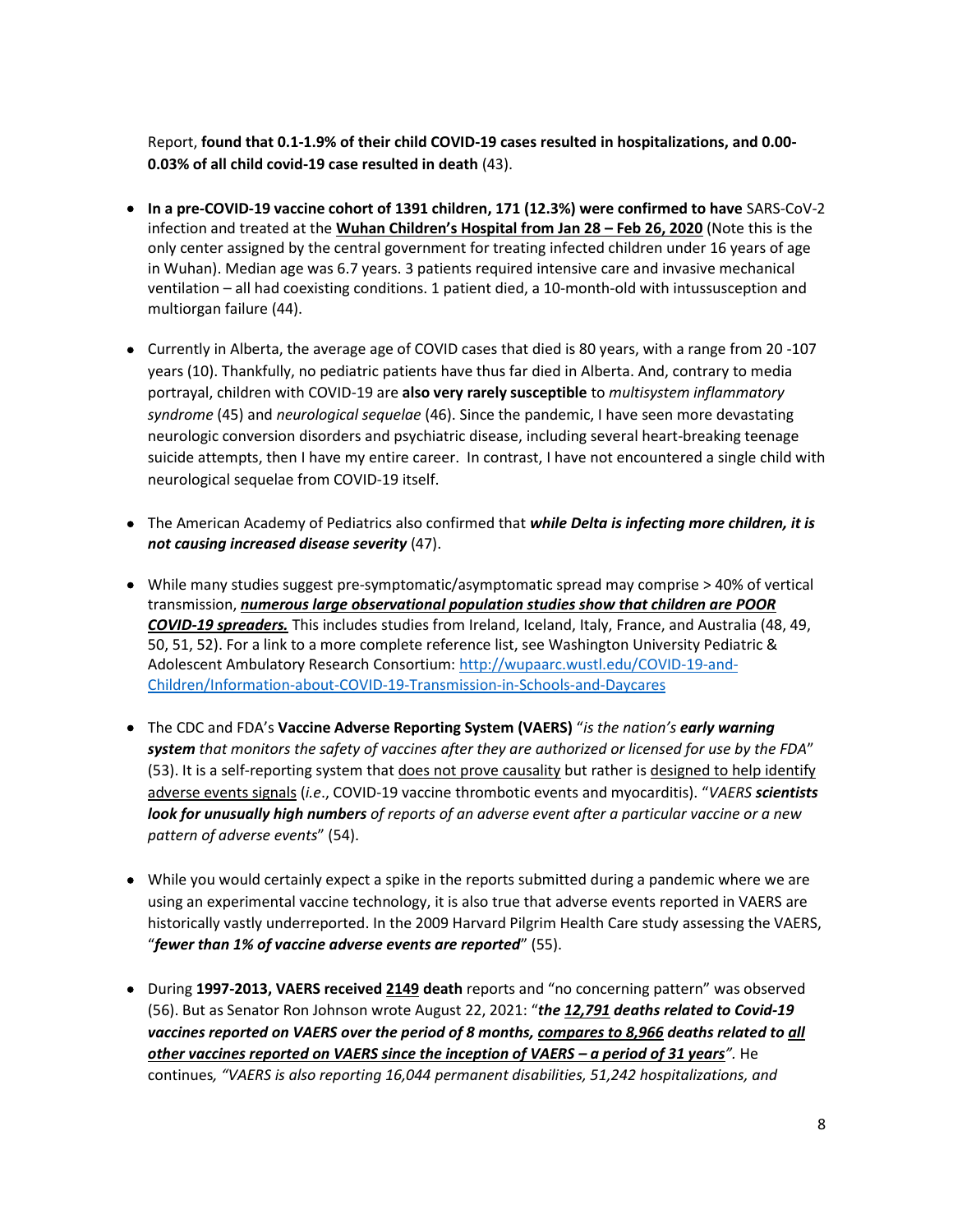*571,831 total adverse events related to the Covid-19 vaccines*" (57). Anyone can verify these numbers and read individual case stems, as I have previously done, on the VAERS website.

- x *Why then, given these clearly unusually high numbers, does the CDC continue to refuse to allow an independent safety panel investigation of outside experts?* Consider that on July 16, 1999, the CDC recommended that healthcare providers *suspend* the use of the licensed…RotaShield – a rotavirus vaccine – *after only 15 cases of intussusception were reported in VAERS!* (58)
- **Recently, despite clear decreased mRNA vaccine effectiveness,** *Dr. Fauci and President Biden have expressed their desire to start giving the mRNA shots to children aged 6 months – 11 years, and* indeed, trials with Pfizer/BioNtech and Moderna are underway. Dr. Fauci stated August 31, 2021: "I believe that mandating vaccines for children to appear in school is a good idea" (59). Further, President Biden said July 21, 2021, that children under age 12 could be eligible for a COVID-19 vaccine within the next few months, as results from clinical trial for ages 6 months to 12-years become available (60).
- **Even IF** these pediatric RCTs show efficacy and 2-month safety data similar to the initial Moderna and Pfizer-BioNtech trials, *are we still going to inject even low risk children*? Children seem to be their own best defense against SARS-CoV-2, are poor transmitters of the disease and have exceedingly low risk of death and severe disease from the virus. We now know that the real-world effectiveness of these mRNA vaccines is mediocre at best and continuing to diminish. And we have zero long-term data. **Just because industry funded studies may show "efficacy" in the pediatric trials, I strongly argue that we should not inject children with these very experimental therapies.** At least show us the biodistribution data first.

### **(7) Following the science?**

- On August 31, 2021, despite several decade long careers with the FDA, the individuals leading the FDA office in charge of approving vaccines (Marion Gruber and Philip Krause), resigned over the Biden administration's booster-shot plan, *saying it insisted on the policy before the agency approved it* (61).
- x And recently, *the UK's vaccine advisory board REFUSED to approve mRNA vaccines for healthy 12 to 15-year-olds* (62). Despite this, the government may overrule and is already telling teenagers they can circumvent their parents. *How many of our teenagers are actually making an uncoerced informed decision?* Do they really understand their risk-benefit analysis? This is what we are telling families at Alberta Children's Hospital (63).
- x *Many censored international experts* in public health and virology have long-called for focused protection and the need to carefully weigh the risk-benefit of these experimental mRNA vaccines among those individuals with very low risk from the disease, including children (64).
- 1) The Great Barrington Declaration (2020) was co-authored by Dr. Martin Kulldorff (Harvard), Dr. Sunetra Gupta (Oxford) and Dr. Jay Bhattacharya (Stanford) – 3 giants in public health, epidemiology, and vaccines surveillance (https://gbdeclaration.org/). This declaration advocates for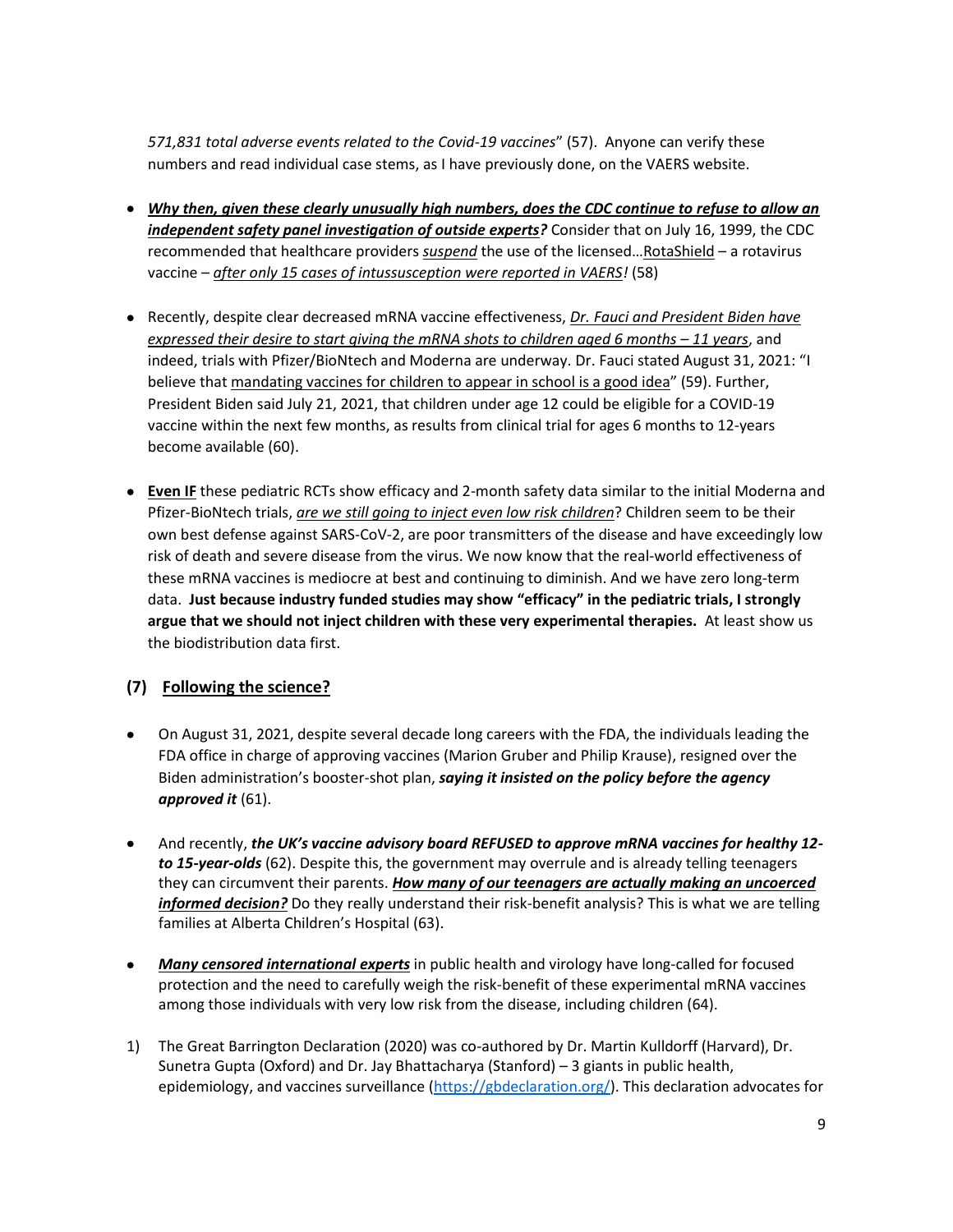"focused protections" for COVID-19 and currently has collected > 850,000 signatures worldwide including from > 58,000 medical professionals and scientists. Despite these credentials, and recommendations that were not novel but in fact reflected longstanding public health policy, Dr. Kulldorff, and the others have been heavily attacked and censored. I have provided a link to a fantastic interview with Dr. Kulldorff in the reference section. Towards the end, he addresses the censorship issue directly (65).

# **(8) Is it possible that antibody dependent enhancement (ADE) is contributing in some people to the aggressive Delta outbreaks seen in Israel, India and … Calgary?**

- x **ADE occurs when antibodies facilitate viral entry into host cells and enhance viral infection in these cells.** It is an appreciated concern of coronaviruses as described in a multicenter paper that included Dr. Zhengli Shi from the Wuhan Institute of Virology, known for her work with bat viruses (a.k.a. the "*Bat Lady*"), entitled "*Molecular mechanism for antibody-dependent enhancement of coronavirus*  entry." This paper was published in the Journal of Virology on February 14, 2020 (submitted prepandemic November 27, 2019) (66).
- x *Animal model studies of prior SARS-CoV raise potential safety concerns* (67). Decades ago, **kittens were immunized** with a viral recombinant encoding the **spike protein of the coronavirus**, producing low titres of neutralizing antibodies. After challenge with the feline virus, these animals succumbed earlier than did the control group – "*early death syndrome*" (68). More recently, the anti-S IgG produced in **macaques immunized** with a modified **viral vector expressing the SARS-CoV protein**, enhanced pulmonary infiltration of inflammatory macrophages, and resulted in more severe lung injury compared to unvaccinated animals (69). Similarly, **immunized macaques with four B-cell peptide epitopes of the S protein**, found that while 3 peptides elicited antibodies that protected the macaques from viral challenge, one of the peptides induced antibodies that enhanced infection *in vitro* and resulted in more severe lung pathology *in vivo* (70). Further, **pulmonary immunopathology was observed upon** a subsequent challenge to the SARS virus**, among SARS coronavirus vaccinetreated mice and ferrets** (71). However, it appears dependent on the vaccine type. In 2 studies with rhesus macaques, immunization with an **inactivated SARS-CoV vaccine**, did not show ADE (72, 73).
- x A recent study of **healthcare workers in Vietnam** assessing the transmission of SARS-CoV-2 Delta variant found that **the previously mRNA double-vaccinated group had 251 times higher nasopharyngeal viral loads compared to those unvaccinated**. AND there was **no correlation between vaccine-induced neutralizing antibody levels and viral loads or the development of symptoms** (74).
- x Very recently, **researchers found "facilitating" antibodies bound to the NTD region of the Delta spike variant** (located behind the contact surface so that it does not interfere with the virus-cell attachment). Their data suggests FcR-independent enhancement of infection induced by anti-NTD antibodies involving lipid rafts. "*Inasmuch as neutralizing antibodies overwhelm facilitating antibodies, ADE is not a concern. However, the emergence of SARS-CoV-2 variants may tip the scales in favor of infection enhancement***.** *Our structural and modeling data suggest that it might be indeed the case for Delta variants*" (75).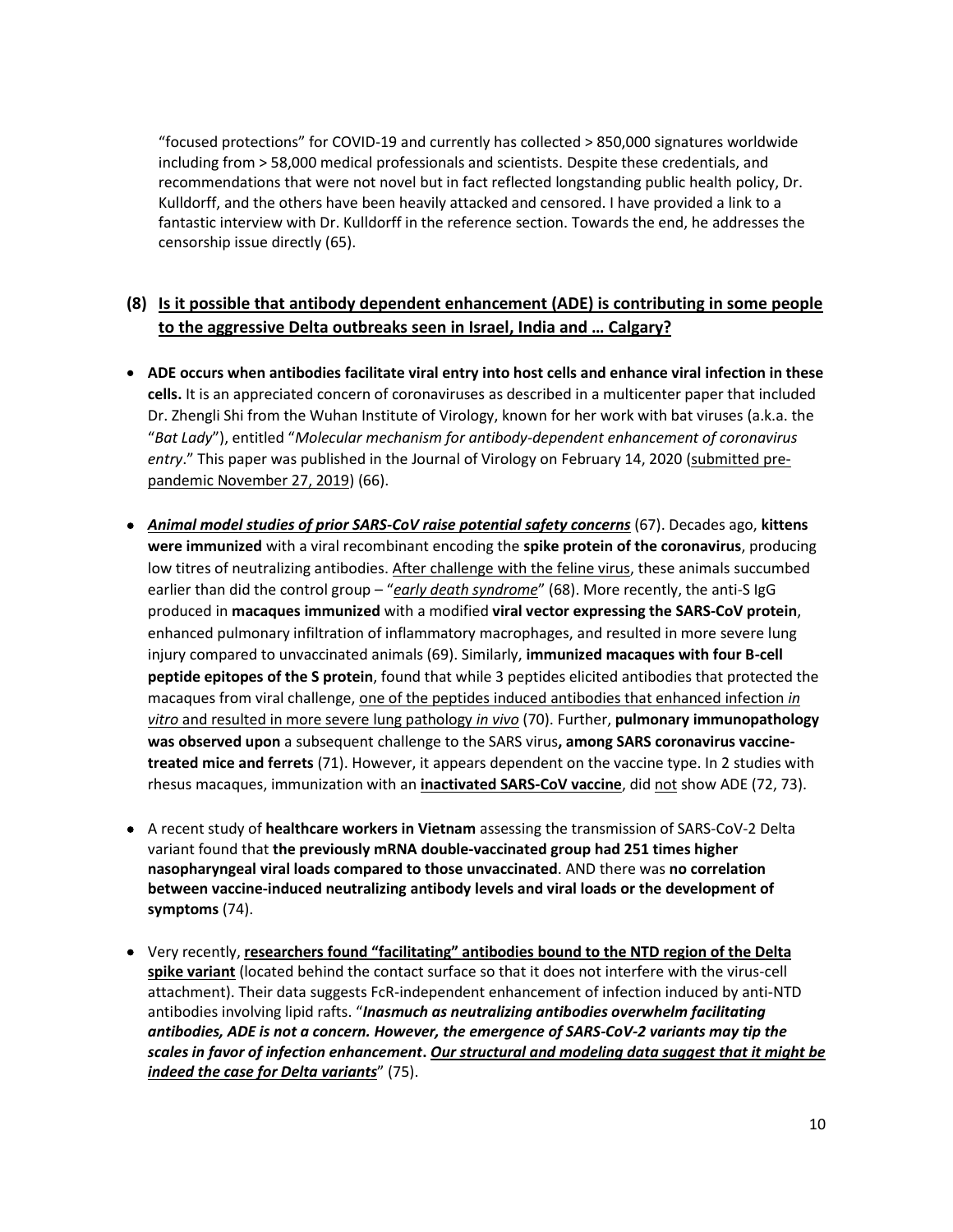x **More data is needed to determine what role is being played by ADE but the evidence that does exists, suggests that we should be concerned and following this carefully.** *If ADE is not contributing, then prove the silenced experts wrong! If it is, the plan to double down on widespread leaky mRNA vaccines and boosters, needs to change.*

### **(9) Relevant Examples of Egregious Censorship and Misinformation.**

*\*\*\* I hesitate to include this section largely because the scientific data itself is so convincing and I do not want to detract from these arguments. However, you cannot understand why these data are so incongruous with the prevailing narrative, unless you appreciate the medical censorship for yourself. \*\*\**

#### **Example 1: SARS-CoV-2 virus origin – manipulated in a lab or jumped species?**

- Do you recall when SARS-CoV-2 escaping from a lab in Wuhan as opposed to jumping from bats to humans - was a demonstrably false conspiracy theory? The Washington Post, among others, was even forced to retract prior statements claiming this was "debunked" (76). Based on the virus' genetic code, Prof. Montagnier, a virologist who shared the 2008 Nobel Prize for the discovery of HIV (see example #2 below) was among the first to state publicly and with extreme certainty that this virus was manipulated in a lab. He was heavily demonized at the time (77).
- **In March 2020**, it was Andersen and colleagues' paper appearing in Nature Medicine: "*Proximal origins of SARS-CoV-2*" – that framed this discussion early (78). They concluded: "*In the midst of the global COVID-19 public-health emergency, it is reasonable to wonder why the origins of the pandemic matter …. Although the evidence shows that SARS CoV-2 is not a purposefully manipulated virus, it is currently impossible to prove or disprove the other theories of its origin described here*."
- x While 100% proof of origin is unlikely to arise, the media *continuing to paint the issue so nebulously is also disingenuous*. I defy you to read this balanced and detailed pro and con argument for each origin theory and still perceive this to be a grey zone. (https://www.zerohedge.com/health/tracingorigins-covid-19).
- For those with basic science background, a more complex SARS-CoV-2 genetics analysis was provided by the **Chinese whistleblower Dr. Li-Meng Yan's original scientific paper** (79). This swayed me enough back in June 2021 when it first appeared on-line to realize that Fauci's earlier adamant assertions to the contrary were untrue. While there may not have been proof to definitively confirm one theory over the other when he made his statements in Spring 2020, **he certainly could not state that the lab manipulation theory was proven false. So why lie?**
- x *Why care? The evidence undeniably implicates Dr. Fauci's knowledge and involvement (including the proximal origin paper), and he indirectly continues to help inform policy in Canada.*
- It is likely impossible to wrap your head around what I am saying unless you see his duplicity for yourself. For a succinct, fact-based video of what we know for sure, including his own Senate testimony around his leaked emails at that time, please watch: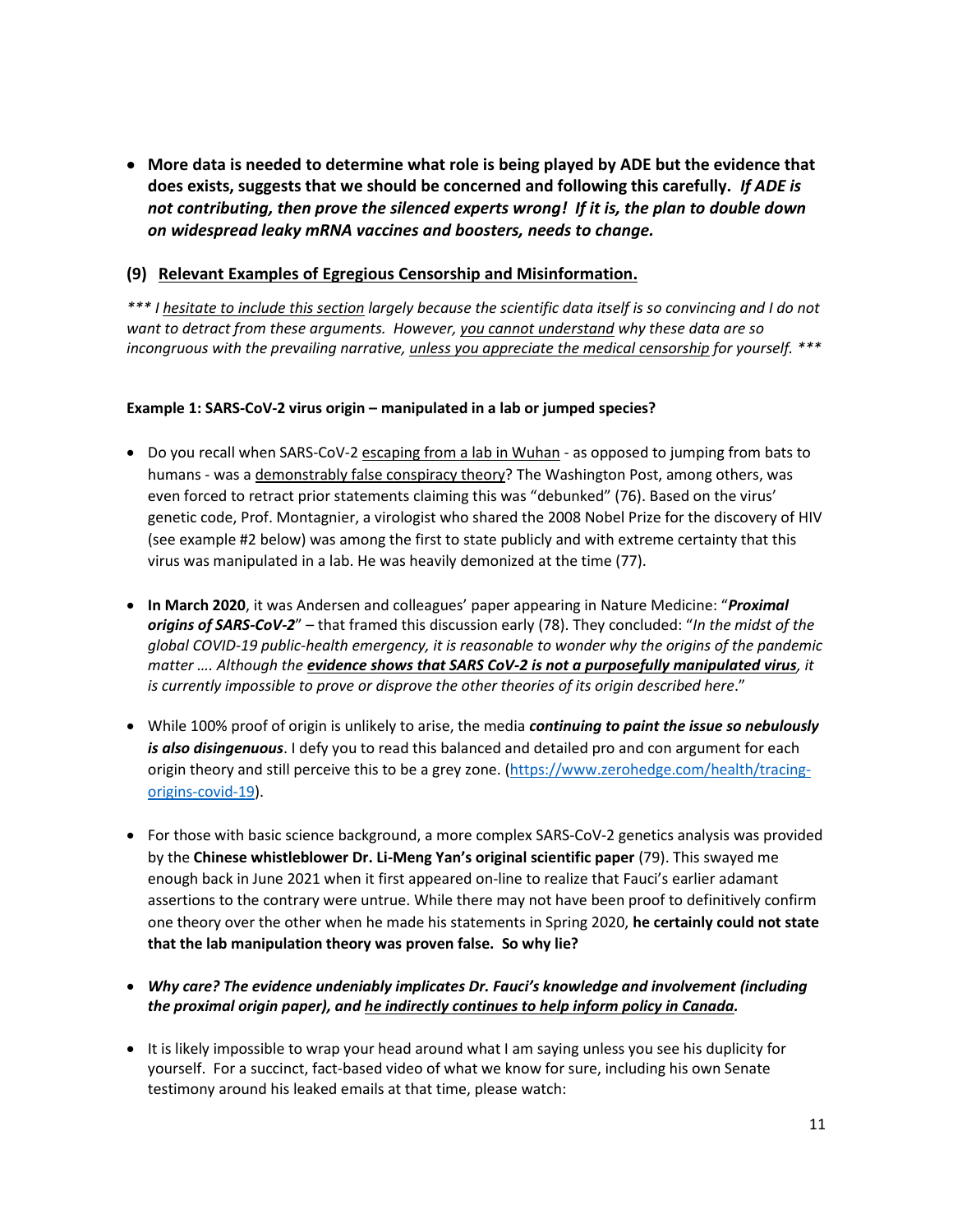https://www.theepochtimes.com/five-questions-for-fauci-truth-overnews 3941146.html?&utm medium=TruthOverNews&utm source=EET&utm campaign=FiveQ%20 &utm content=8-13-2021

- Alternatively, Tyler Durdin who wrote the ZeroHedge article above on the virus origins, outlines the Fauci emails and ties to the Wuhan Institute of Virology, with embedded links to original documents and his emails here: https://www.zerohedge.com/covid-19/emails-reveal-how-influential-articlesestablished-covid-19-natural-origins-theory-were
- If you watched the video, it is difficult to conclude that Dr. Fauci's actions can be dismissed by ignorance or incompetence. But even if you give him the benefit of the doubt, *how has he maintained his job and remained a guiding voice in the context of these past actions and clear personal and financial conflicts of interest?*

#### **Example 2: Nobel Prize winning French Virologist, Professor Luc Montagnier**

**•** There are several impressive experts, including Professor Montagnier, who stated that the COVID-19 **vaccine is creating variants and NOT the unvaccinated.** He also **warned about the risks of trying to vaccinate everyone DURING a pandemic,** as you risk secondarily causing harm by perpetuating **antibody dependent enhancement**.

Please listen to the brief 2.5 min video link here: (https://www.youtube.com/watch?v=RZGuTNhNxOE)

*\*\*\*Not surprisingly, when I reviewed this letter to ensure all links worked, this video had been removed from YouTube for violating their platforms rules. It disappeared within 24 hr of grabbing the link. So, I found the video again on Vimeo and copied it with Camtasia. I can provide it to you if interested. \*\*\**

- x As described, there is evidence emerging for ADE and Delta, but **regardless of whether Prof Montagnier proves to be correct –** the censorship is egregious. Science is about debate, especially during times of uncertainty. While I doubt, I would agree with everything Prof. Montagnier has said or done in his life, to censor a virologist and the 2008 Nobel Laureate in Medicine who helped to discover HIV, at a time when we are dealing with the novel pandemic and all its uncertainty, seems unbalanced. Given the seriousness of this issue - *prove him wrong, do not censor!*
- It was not just that his videos were removed, BUT WORSE a demonstrable lie was created on the internet and perpetuated in the media, stating that during the interview he also claimed everyone who took the mRNA vaccines would be dead in 2 years. He never said this, and yet there it remains as the prominent narrative on most internet search engines.
- x *Consider that while big tech and social media are still aggressively removing any video link to Prof. Montagnier's comments without evidence to dispute his claims, they are continuing to proliferate the character assignation lie on their platform that discredits him.*
- x *Censoring facts and reasonable expert opinion to prevent vaccine hesitancy, is coercive and unscientific nonsense*.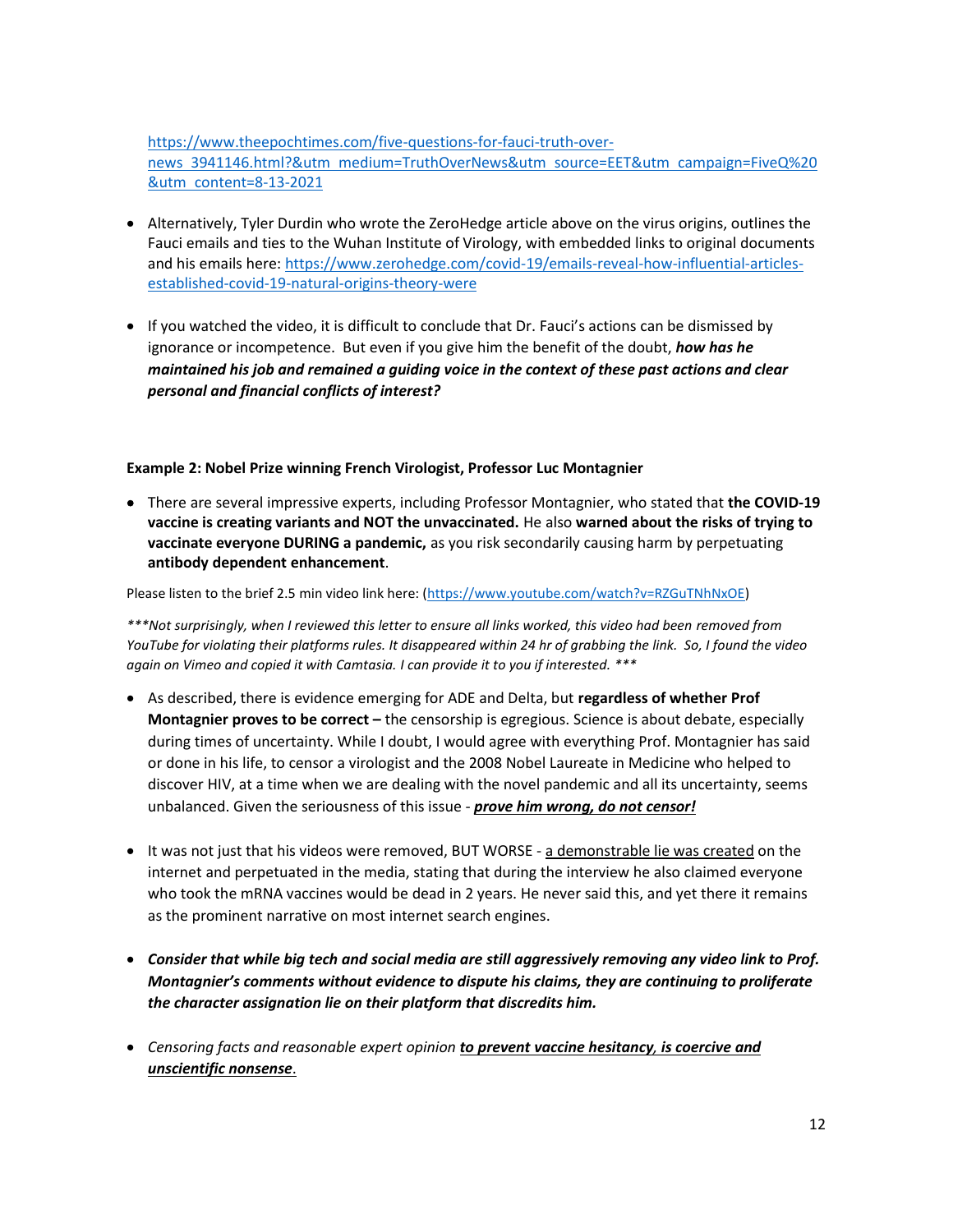#### **Example 3: Dr. Robert Malone, co-inventor of mRNA vaccine technology**

If you search in Google for Dr. Robert Malone, who holds multiple patents for mRNA vaccine technology, you will find that his provable accomplishments are discredited. They state he is an "antivaxxer" and zealot seeking media attention.

*I have listened to Dr. Robert Malone speak during numerous interviews, and thus far have found him to be balanced scientifically, insightful, and sharing genuine concern with our course of action. He is not an antivaxxer*, he has himself taking the mRNA vaccines but cautions about their widespread use during a pandemic, especially among low-risk groups. *Pease judge for yourself - even if you only watch the first 15 minutes of Part II* where he responds to the criticism and censorship.

- 1) Epoch TV, American Thought Leaders, September 2, 2021, interview with Dr. Robert Malone discussing the latest covid-19 data, booster shots and the shattered scientific consensus. Link to full PART 1 video: https://www.theepochtimes.com/dr-robert-malone-mrna-vaccine-inventor-on-latestcovid-19-data-booster-shots-and-the-shattered-scientific-consensus 3979206.html
- 2) Epoch TV, American Thought Leaders, September 4, 2021, interview with Dr. Robert Malone on ivermectin, escape mutants, and the faulty logic of vaccine mandates. Link to full PART 2 video: https://www.theepochtimes.com/part-2-dr-robert-malone-on-ivermectin-escape-mutants-and-thefaulty-logic-of-vaccine-mandates 3981859.html

#### **10) Without a mRNA vaccine, DOES MY RISK TO PATIENTS increase?**

- The mRNA vaccine effectiveness has decreased significantly to SARS-CoV-2. The fully vaccinated can transmit SARS-CoV-2, have similar or higher viral loads compared to the unvaccinated, and are comprising an ever-growing proportion of the symptomatic patients, including need for hospitalization and critical illness support.
- x To *estimate my minuscule current risk to pediatric patients with or without mRNA vaccine*, consider that to date, 5.98% of Albertans have had COVID-19 (264,539 cases/divided by 4,421,876 total AB population). So, my risk of SARS-CoV-2 infection is about 6% every 12-18 months (but this could increase or decrease). *I would have to be a pre-symptomatic spreader since I would not come to work with symptoms, and if I developed symptoms I would get tested.* Reasonably assume 50% of all transmission is from pre-symptomatic individuals, so now the risk of catching the virus and spreading pre-symptomatically drops to 3% every 12-18 months. Then you consider all the handwashing, gloving, and PPE that I abide by, and my risk of transmission decreases further. I do not know by what factor all this PPE and hand hygiene lower my risk, but I would think substantially, perhaps even to 1% or less? If you multiply that by the child's starting absolute risk using the U.S. State data - *of all child COVID-19 cases -* 0.1-1.9% hospitalizations, and 0.00-0.03% death (41) - *that suggests a hospitalization risk = 0.01 – 0.19%, and mortality = 0.00 – 0.0003%, every 12-18 months.*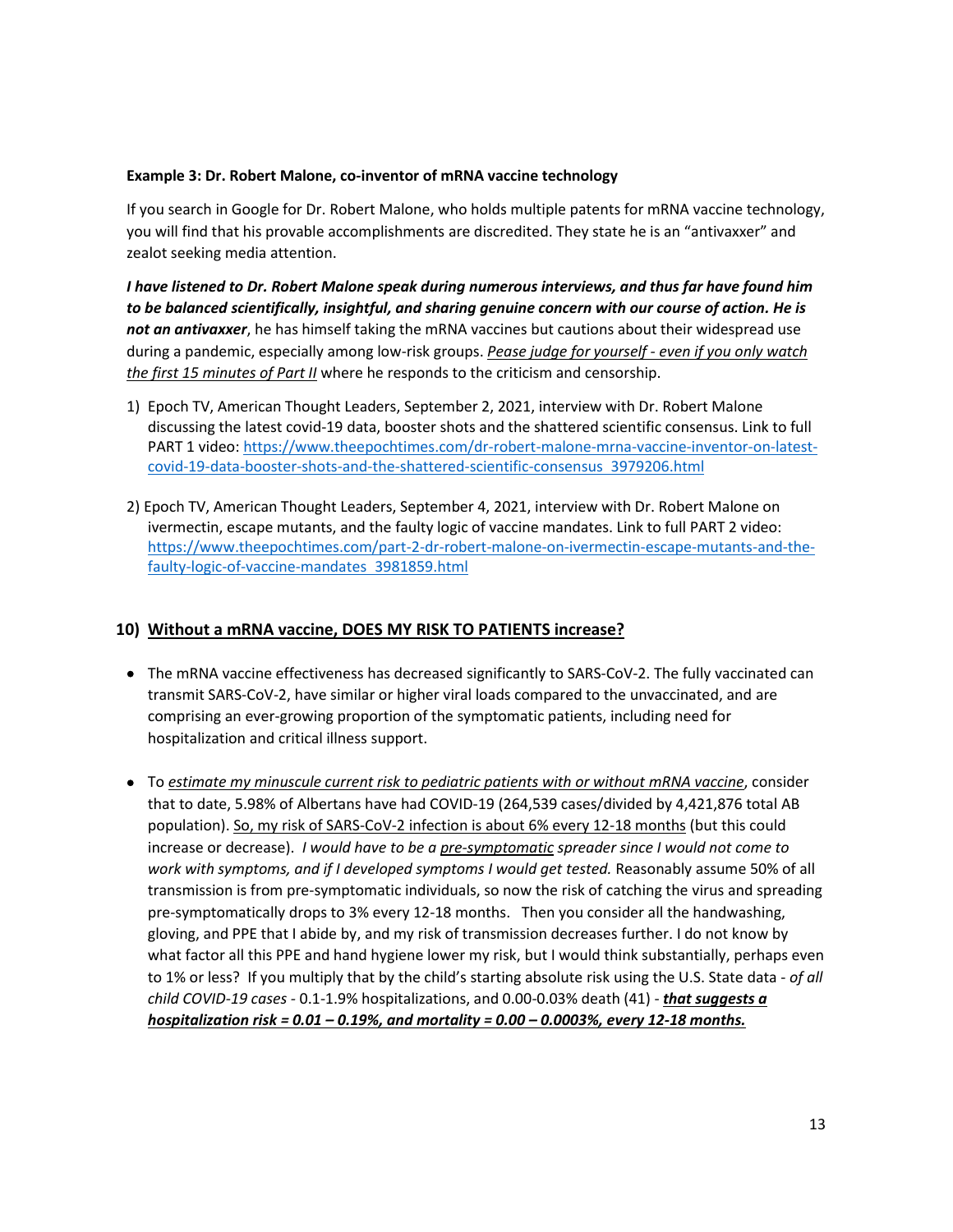#### *CONCLUSIONS*

Please judge the data and interviews for yourself and open your mind to the possibility that the blatant medical censorship is negatively impacting our profession, and our ability to make informed policy! Recall that we are living during a time when original articles in Lancet and the New England Journal of Medicine regarding COVID-19 treatment are being retracted because they were completely fabricated (80, 81).

While I grew to respect and trust long-standing health organizations like the WHO and CDC, financial and political interests have crippled their independence, and during this pandemic, they have egregiously misrepresented facts and helped to censor scientific experts worldwide. This is not surprising, as it has been proven in court that WHO did not act ethically during the 2009 H1N1 swine flu "pandemic" when it came to their global vaccine agreements (82). These organizations that inform Canada health policy are completely compromised by vaccine and big pharma interest money. Unfortunately, we can no longer rely on the global media cabal to be independent and forthcoming. Consider CDC Director Dr. Rochelle Walensky's July 16, 2021, declaration that we are facing "*a pandemic of the unvaccinated*" (83) which perpetuated unneeded societal hatred and division, seemed backwards scientifically, and is now contradicted by the global epidemiology as you have read.

Consider that 20-40% of vaccine eligible individuals living in countries with high mRNA vaccine availability like Canada, still REFUSE to take the jab, including many healthcare workers worldwide (84). And this is despite the enormous social backlash, despite the ongoing confusion & hatred received by others including family members, and despite being faced with ongoing and constantly increasing punitive restrictions including the inability to travel, visit family, enjoy a meal at restaurant, and EVEN earn a living. In my case, after 18 years of medical training and a highly specialized consultancy practice, and **despite my informed medical decision**, *I either capitulate to medical tyranny or leave a dream job at the Alberta Children's Hospita*l (via the AHS mandate). I strongly urge you to fight back against this wave of medical tyranny and NOT mandate forced mRNA vaccinations among those remaining physicians who have made the informed medical choice to abstain.

Thank you for taking the time to read this. Please don't hesitate to contact me should you have any questions or concerns with the presented data. I would welcome the opportunity to discuss further. If nothing else, I hope that as you listen to the media and officials prospectively over the next few weeks to months, you consider if what they are saying aligns with the existing scientific data.

Yours Sincerely,

Eric T. Payne, MD, MPH, FRCP(C) Pediatric Neurocritical Care & Epilepsy Alberta Children's Hospital Assistant Professor of Pediatrics & Neurology, the University of Calgary Email: eric.payne@albertahealthservices.ca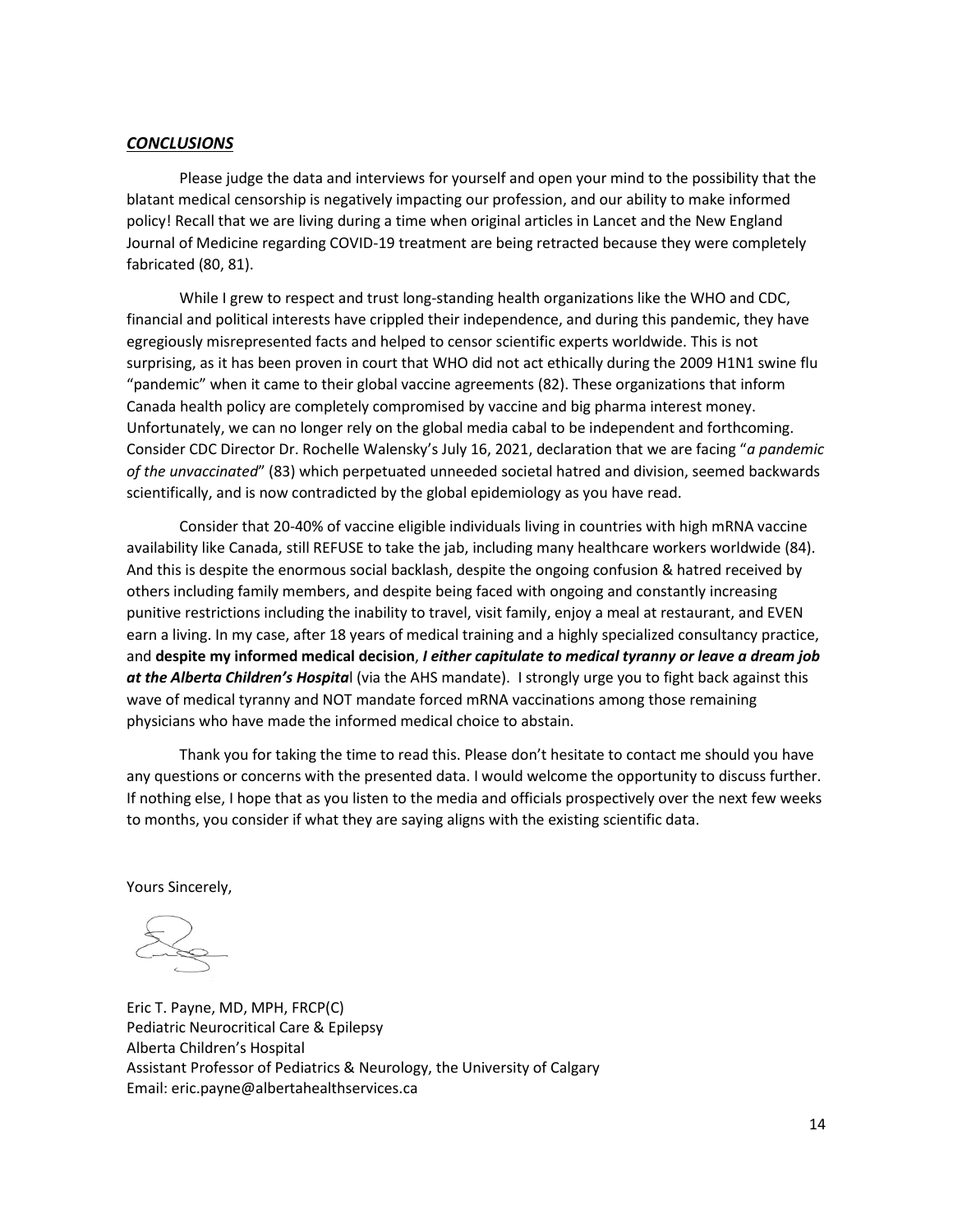### **REFERENCES**

- 1. https://www.cdc.gov/vaccines/vac-gen/imz-basics.htm
- 2. Canadian Charter of Rights and Freedoms: https://www.canada.ca/content/dam/pch/documents/services/download-order-charterbill/canadian-charter-rights-freedoms-eng.pdf.
- 3. Bill 10 Public Health (Emergency Powers) Amendment Act, 2020. The legislative Assembly of Alberta: https://www.qp.alberta.ca/Documents/AnnualVolumes/2020/ch05 2020.pdf.
- 4. Shuster E. Fifty years later: The significance of the Nuremberg code. New England Journal of Medicine. 1997; 337:1436-1440.
- 5. Polack FP, Thomas SJ, Kitchin N, et al. Safety and Efficacy of the BNT162b2 mRNA Covid-19 vaccine. New England Journal of Medicine. 2020;383(27):2603-2615.
- 6. Product monograph, Pfizer-BioNtech COVID-19 vaccine. https://covidvaccine.canada.ca/info/pdf/pfizer-biontech-covid-19-vaccine-pm1-en.pdf
- 7. Baden LR, El Sahly HM, Essink B, et al. Efficacy and Safety of the mRNA-1273 SARSCoV-2 Vaccine. New England Journal of Medicine. Published online Dec 30, 2020. doi:10.1056/NEJMoa2035389
- 8. Product monograph, Moderna COVID-19 Vaccine. https://covidvaccine.canada.ca/info/pdf/covid-19-vaccine-moderna-pm-en.pdf
- 9. Scialo et al. ACE2: The major cell entry receptor for SARS-CoV-2. Lung. Nov 2020. **https://doi.org/10.1007/s00408-020-00408-4**
- 10. Shifting from pandemic to endemic. https://www.alberta.ca/assets/documents/health-covid-19-pandemic-to-endemic.pdf
- 11. Canada COVID-19 statistics. https://covid19tracker.ca/vaccinationtracker.html
- 12. Alberta government COVID-19 statistics. https://www.alberta.ca/covid-19-alberta-data.aspx
- 13. Hannah Ritchie et al., 2020. "Coronavirus Pandemic (COVID-19)". *Published online at OurWorldInData.org.* Retrieved from: 'https://ourworldindata.org/coronavirus' [Online Resource].
- 14. Belongia & Naleway. Smallpox vaccine: the good, the bad, and the ugly. Clinical Medicine and Research. 2003: 1 (April): 87-92.
- 15. Palmer et al. Susceptibility of White-Tailed Deer (Odocoileus virginianus) to SARS-CoV-2. Journal of Virology. June 2021. 95(11): 1-16.
- 16. Le Bert N, et al. SARS-CoV-2-specific T cell immunity in cases of COVID-19 and SARS, and uninfected controls. Nature. August 20, 2020. Vol 854.
- 17. Puranik A, Lenehan PJ, Silvert E, et al. Comparison of two highly-effective mRNA vaccines for COVID-19 during periods of Alpha and Delta variant prevalence. [Preprint posted online August 9, 2021]. https://www.medrxiv.org/content/10.1101/2021.08.06.21261707v2
- 18. Holmes et al. Understanding the mechanisms and drivers of antimicrobial resistance. Lancet 2016: 387:176-87.
- 19. Krause et al. SARS-CoV-2 variants and vaccines. New England Journal of Medicine. Jun 23 2021. DOI: 10.1056/NEJMsr2105280
- 20. Delta infection resulted in similar viral loads in vaccinated and unvaccinated individuals. Statement from CDC Director Rochelle P. Walensky, Friday July 30, 2021. https://www.cdc.gov/media/releases/2021/s0730-mmwr-covid-19.
- 21. CDC Director pandemic of the unvaccinated. https://www.cnn.com/2021/08/05/health/uscoronavirus-thursday/index.html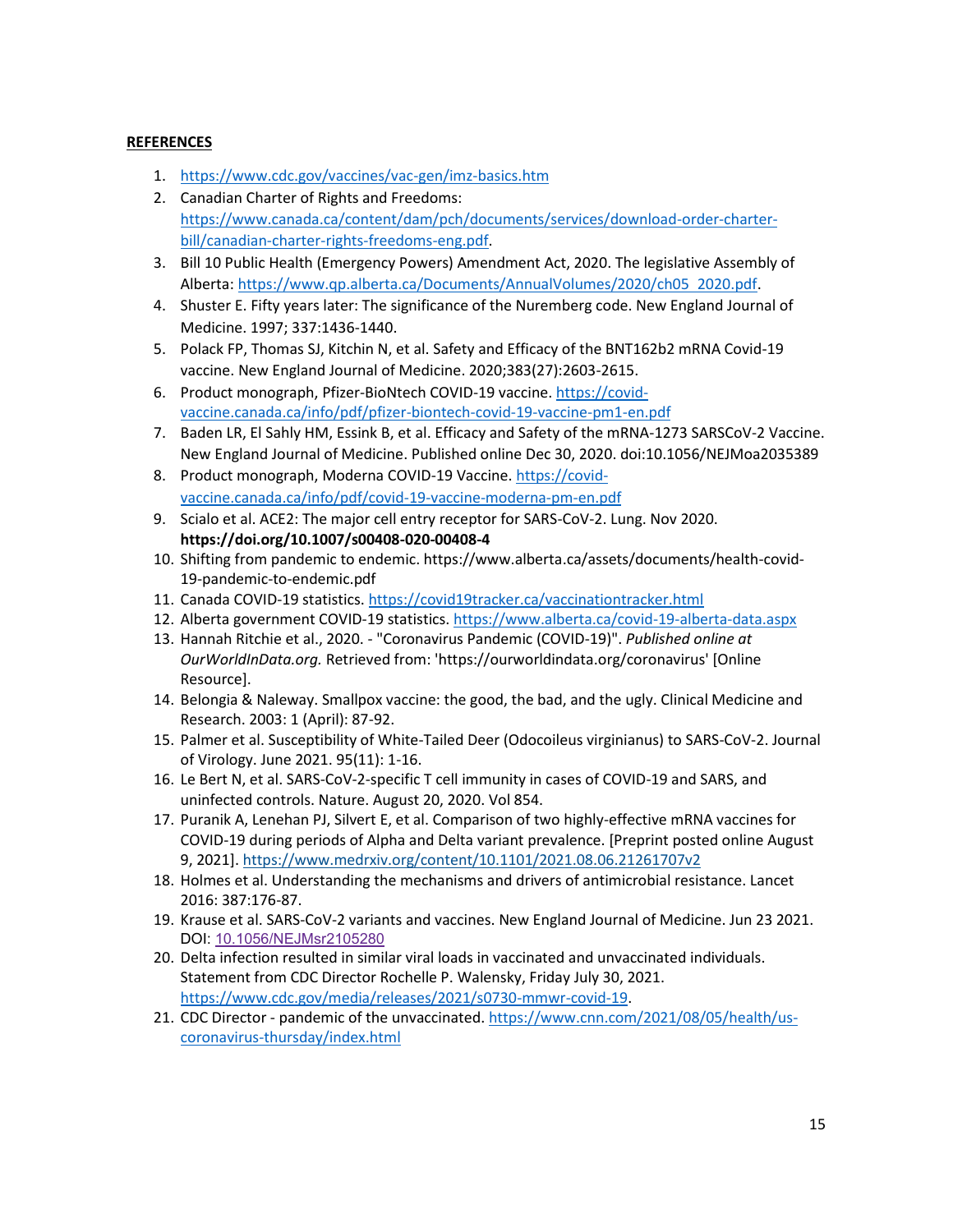- 22. CDC Joint statement from HHS public health and medical experts on covid-19 booster shots. Wednesday August 18, 2021. https://www.cdc.gov/media/releases/2021/s0818-covid-19 booster-shots.html
- 23. Nanduri S, Pilishvili T, Derado G, et al. Effectiveness of Pfizer-BioNTech and Moderna Vaccines in Preventing SARS-CoV-2 Infection Among Nursing Home Residents Before and During Widespread Circulation of the SARS-CoV-2 B.1.617.2 (Delta) Variant — National Healthcare Safety Network, March 1–August 1, 2021. MMWR Morb Mortal Wkly Rep 2021;70:1163-1166. DOI: http://dx.doi.org/10.15585/mmwr.mm7034e3
- 24. https://www.who.int/news-room/feature-stories/detail/vaccine-efficacy-effectiveness-andprotection.
- 25. FDA development and licensure of vaccines to prevent covid-19 guidance for industry. https://www.fda.gov/media/139638/download
- 26. Seppala E, et al. Vaccine effectiveness against infection with the Delta (B.1.617.2) variant, Norway, April to August 2021. Euro Surveill. 2021;26(35). https://doi.org/10.2807/1560- 7917.ES.2021.26.35.2100793.
- 27. https://www.forbes.com/sites/roberthart/2021/07/23/pfizer-shot-just-39-effective-againstdelta-infection-but-largely-prevents-severe-illness-israel-study-suggests.
- 28. https://www.science.org/news/2021/08/grim-warning-israel-vaccination-blunts-does-notdefeat-delta
- 29. https://www.cnn.com/2021/08/27/politics/booster-shot-interval-biden/index.html
- 30. Gaebler C et al., Evolution of antibody immunity to SARS-CoV-2, Nature. 2021 March; 591(7851): 639-644.
- 31. Gazit et al. Comparing SARS-CoV-2 natural immunity to vaccine-induced immunity: reinfections versus breakthrough infections. Pre-print at: https://www.medrxiv.org/content/10.1101/2021.08.24.21262415v1
- 32. Reinfection rates Israel. https://www.israelnationalnews.com/News/News.aspx/309762
- 33. Jain, S et al. COVID-19 vaccination-associated myocarditis in adolescents. Pediatrics. 2021. DOI: 10.1542/peds.2021-053427
- 34. Ogata et al. Circulating severe acute respiratory syndrome coronavirus 2 (SARS-CoV-2) vaccine antigen detected in the plasma of mRNA-1273 vaccine recipients. Clinical Infectious Diseases. 2021;XX(xx):1-4. DOI: 10.1093/cid/ciab465
- 35. Cines DB & Bussel JB. SARS-CoV-2 Vaccine-Induced Immune Thrombotic Thrombocytopenia. New England Journal of Medicine. 2021. 384;23.
- 36. Verdecchia et al. The pivotal link between ACE2 deficiency and SARS-CoV-2 infection. European Journal of Internal Medicine. 2020. 76:14-20. https://doi.org/10.1016/j.ejim.2020.04.037.
- 37. Zhang et al. SARS-CoV-2 crosses the blood-brain barrier accompanied with basement membrane disruption without tight junctions alteration. Signal Transduction and Targeted Therapy. 2021. 6:337. https://doi.org/10.1038/s41392-021-00719-9.
- 38. Rhea et al. The S1 protein of SARS-CoV-2 crosses the blood-brain barrier in mice. Nature Neuroscience. Mar 2021. Vol 24: 368-378.
- 39. Pfizer Japan biodistribution rat studies: https://www.dropbox.com/home?preview=Pfizer ovaries study in English.pdf
- 40. Bojkova et al., Proteomics of SARS-CoV-2-infected host cells reveals therapy targets. Nature. 2020 Jul;583(7816):469-472.
- 41. Sharma et al. Comparative transcriptomic and molecular pathway analyses of HL-CZ human promonocytic cells expressing SARS-CoV-2 spike S1, S2, NP, NSP15 and NSP16 genes. Microorganisms. 2021, 9(1193): 1-27.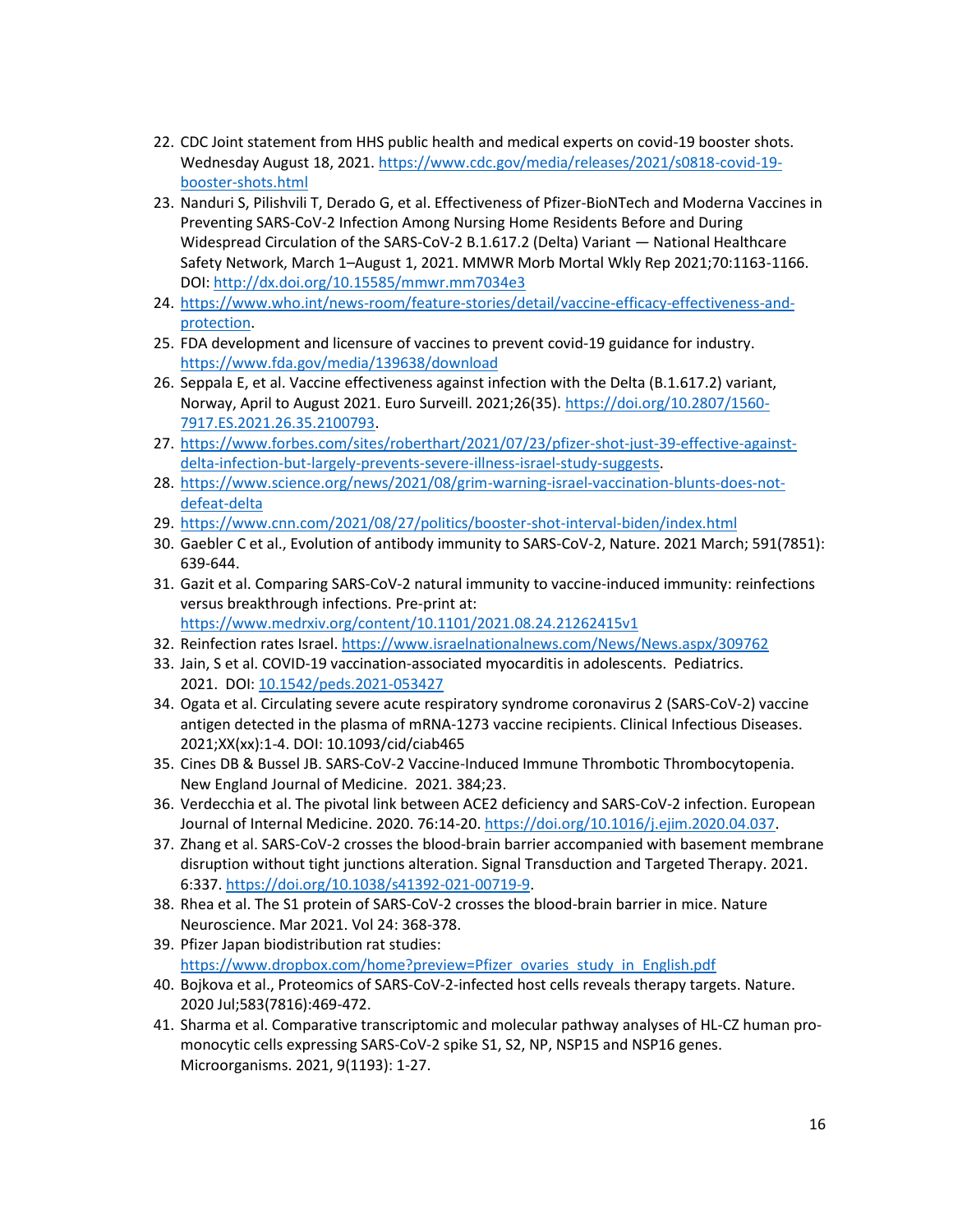- 42. Idrees D & Kumar V. SARS-CoV-2 spike protein interactions with amyloidogenic proteins: Potential clues to neurodegeration. Biochemical and Biophysical Research Communication. 2021. 554:94-98.
- 43. Children and COVID-19: State Data Report. A joint report of the American Academy of Pediatrics and the Children's Hospital Association. Version 9/2/21. https://downloads.aap.org/AAP/PDF/AAP%20and%20CHA%20-%20Children%20and%20COVID-19%20State%20Data%20Report%209.2%20FINAL.pdf
- 44. Lu et al. SARS-CoV-2 infection in children. New England Journal of Medicine. 382;17. Apr 2020. DOI: 10.1056/NEJMc2005073
- 45. Feldstein et al. Multisystem inflammatory syndrome in U.S. Children and Adolescents. New England Journal of Medicine. July 23, 2020. 383(4): 334-346.
- 46. Lin J, et al. Neurological issues in children with COVID-19. Neuroscience Letters. 743(2021) 135567.
- 47. https://www.aappublications.org/news/2021/09/03/covid-delta-variant-childrenhospitalizations-090321
- 48. Heavey et al. No evidence of secondary transmission of COVID-19 from children attending school in Ireland, 2020. Euro Surveill. 2020;25(21):pii=2000903.
- 49. Gudbjartsson DF et al. Spread of SARS-CoV-2 in the Icelandic population. New England Journal of Medicine. 2020; (April):14. PMID: 32289214.
- 50. Lavezzo et al. Suppression of COVID-19 outbreak in the municipality of Vo, Italy. medRxiv.
- 51. Lachassine et al. SARS-CoV-2 transmission among children and staff in daycare centres during a nationwide lockdown in France: a cross-sectional, multicentre, seroprevalence study.
- 52. COVID-19 in schools and early childhood education and care services the Term 3 experience n NSW. https://www.ncirs.org.au/sites/default/files/2020-10/COVID-19%20Transmission%20in%20educational%20settings%20in%20NSW%20Term%203%20report 0.pdf
- 53. https://www.cdc.gov/vaccinesafety/ensuringsafety/monitoring/vaers/index.html
- 54. https://www.cdc.gov/vaccines/hcp/patient-ed/conversations/downloads/vacsafe-vaers-coloroffice.pdf
- 55. Lazarus et al. Electronic support for public health vaccine adverse event reporting system (ESP:VAERS) https://digital.ahrq.gov/sites/default/files/docs/publication/r18hs017045-lazarusfinal-report-2011.pdf
- 56. Moro et al. Death Reported to the Vaccine Adverse Event Reporting System, United States, 1997-2013. Clinical Infectious Disease. September 2015; 61(6): 980-987.
- 57. https://www.ronjohnson.senate.gov/2021/8/sen-johnson-to-federal-health-agenciesexpediting-approval-process-appears-to-serve-the-political-purpose-of-imposing-and-enforcingvaccine-mandates
- 58. CDC and rotavirus vaccine. https://www.cdc.gov/mmwr/preview/mmwrhtml/mm5334a3.htm
- 59. Dr. Fauci comments re vaccine in kids. https://www.cnn.com/2021/08/30/health/uscoronavirus-monday/index.html
- 60. https://www.webmd.com/vaccines/covid-19-vaccine/news/20210722/children-covid-vaccinewithin-months-biden
- 61. "2 top FDA officials resigned over the Biden administrations booster-shot plan, saying it insisted on the policy before the agency approved it, reports say. https://news.yahoo.com/2-top-fdaofficials-resigned-103227868.html
- 62. https://www.huffingtonpost.co.uk/entry/jcvi-childen-covid-12- 15 uk 613231c7e4b0aac9c0165142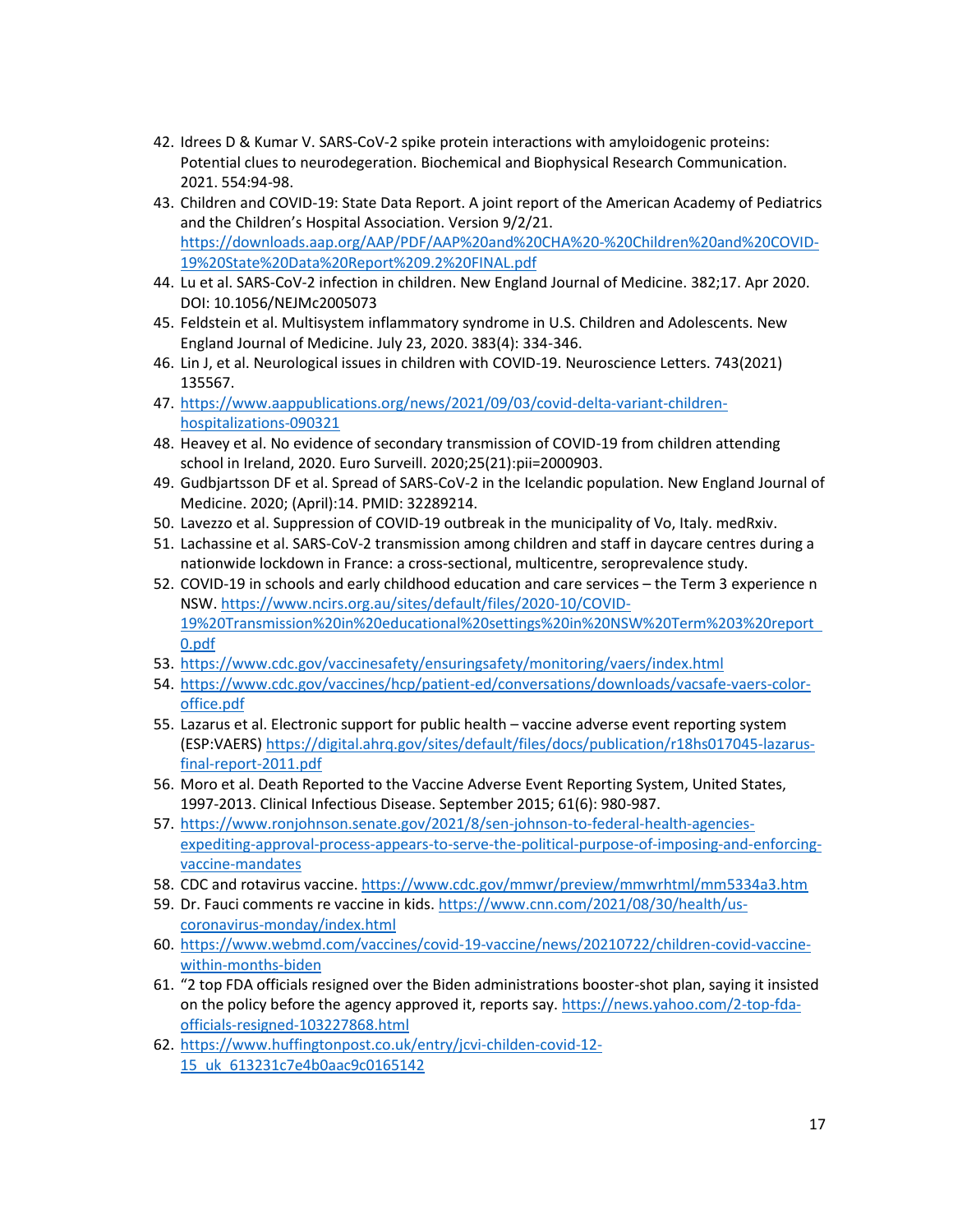- 63. "COVID-19 Vaccines and Kids" link at www.19toZERO.ca https://drive.google.com/file/d/17cuUHAFhotVNipLtdAkHIQw4GfP72dUG/view.
- 64. Dr. Martin Kulldorff (Harvard), Dr. Sunetra Gupta (Oxford) and Dr. Jay Bhattacharya (Stanford). Great Barrington Declaration. 2020. https://gbdeclaration.org/
- 65. Epoch TV, American Thought Leaders, August 10, 2021, interview with Dr. Martin Kulldorff. Link to full video: https://www.theepochtimes.com/harvard-epidemiologist-martin-kulldorff-onvaccine-passports-the-delta-variant-and-the-covid-public-health-fiasco 3942556.html **(Instead of fact checking or using Wikipedia – please listen to Dr. Kulldorff speak!)**
- 66. Wan et al., Molecular mechanisms for antibody-dependent enhancement of coronavirus entry. Journal of Virology. March 2020, Volume 94 (5) e02015-19.
- 67. Lee et al., Antibody-dependent enhancement and SARS-CoV-2 vaccines and therapies. Nature Microbiology. Oct 2020, Vol 5. 1185-1191.
- 68. Vennema et al. Early death after feline infectious peritonitis virus challenge due to recombinant vaccinia virus immunization. Journal of Virology. Mar 1990. 64(3): 1407-1409.
- 69. Liu L et al. Anti-spike IgG causes severe acute lung injury by skewing macrophage responses during acute SARS-CoV infection. JCI Insight. 2019. 4:e123158.
- 70. Wang Q et al. Immunodominant SARS coronavirus epitopes in humans elicited both enhancing and neutralizing effects on infection in non-human primates. ACS Infectious Disease. 2016. 2:361-376.
- 71. Tseng et al. Immunization with SARS coronavirus vaccines leads to pulmonary immunopathology on challenge with the SARS virus. PLOS one. 2012. 7(4): e35421.
- 72. Luo F et al. Evaluation of antibody-dependent enhancement of SARS-CoV infection in rhesus macaques immunized with an inactivated SARS-CoV vaccine
- 73. Qin et al. Immunogenicity and protective efficacy in monkeys of purified inactivated Vero-cell SARS vaccine. Vaccine. 2006. 24:1028-1034.
- 74. Chau N, et al. Transmission of SARS-CoV2 Delta variant among vaccinated healthcare workers, Vietnam. Lancet preprints. https://papers.ssrn.com/sol3/papers.cfm?abstract id=3897733
- 75. Yahi N, et al. Infection-enhancing anti-SARS-CoV-2 antibodies recognize both the original Wuhan/D6414G strain and Delta variants. A potential risk for mass vaccination? Journal of Infection. Pre-print. On-line August 16, 2021. https://www.journalofinfection.com/action/showPdf?pii=S0163-4453%2821%2900392-3
- 76. https://www.acsh.org/news/2021/06/03/covid-19-origins-debate-undermines-case-socialmedia-censorship-15580
- 77. https://www.ibtimes.sg/france-opposes-nobel-winning-scientist-luc-montagniers-claim-aboutcoronavirus-origin-wuhan-lab-43325
- 78. Andersen K et al. The proximal origin of SARS-CoV-2. Nature Medicine. April 2020. Vol 26. 450- 455.
- 79. Yan L-M, Kang S, Hu S. Unusual features of the SARS-CoV2 genome suggesting sophisticated laboratory modification rather than natural evolution and delineation of its probable synthetic route. Available on Research Gate Sept 2020 here: https://www.researchgate.net/publication/344240007 Unusual Features of the SARS-CoV-2 Genome Suggesting Sophisticated Laboratory Modification Rather Than Natural Evolutio n and Delineation of Its Probable Synthetic Route
- 80. RETRACTED Mehra et al., Hydroxychloroquine or chloroquine with or without a macrolide for treatment of COVID-19: a multinational registry analysis. Lancet. May 22, 2020.
- 81. RETRACTED Mehra M., et al. Cardiovascular disease, drug therapy, and mortality in covid-19. New England Journal of Medicine. June 25, 2020; 382:2582.